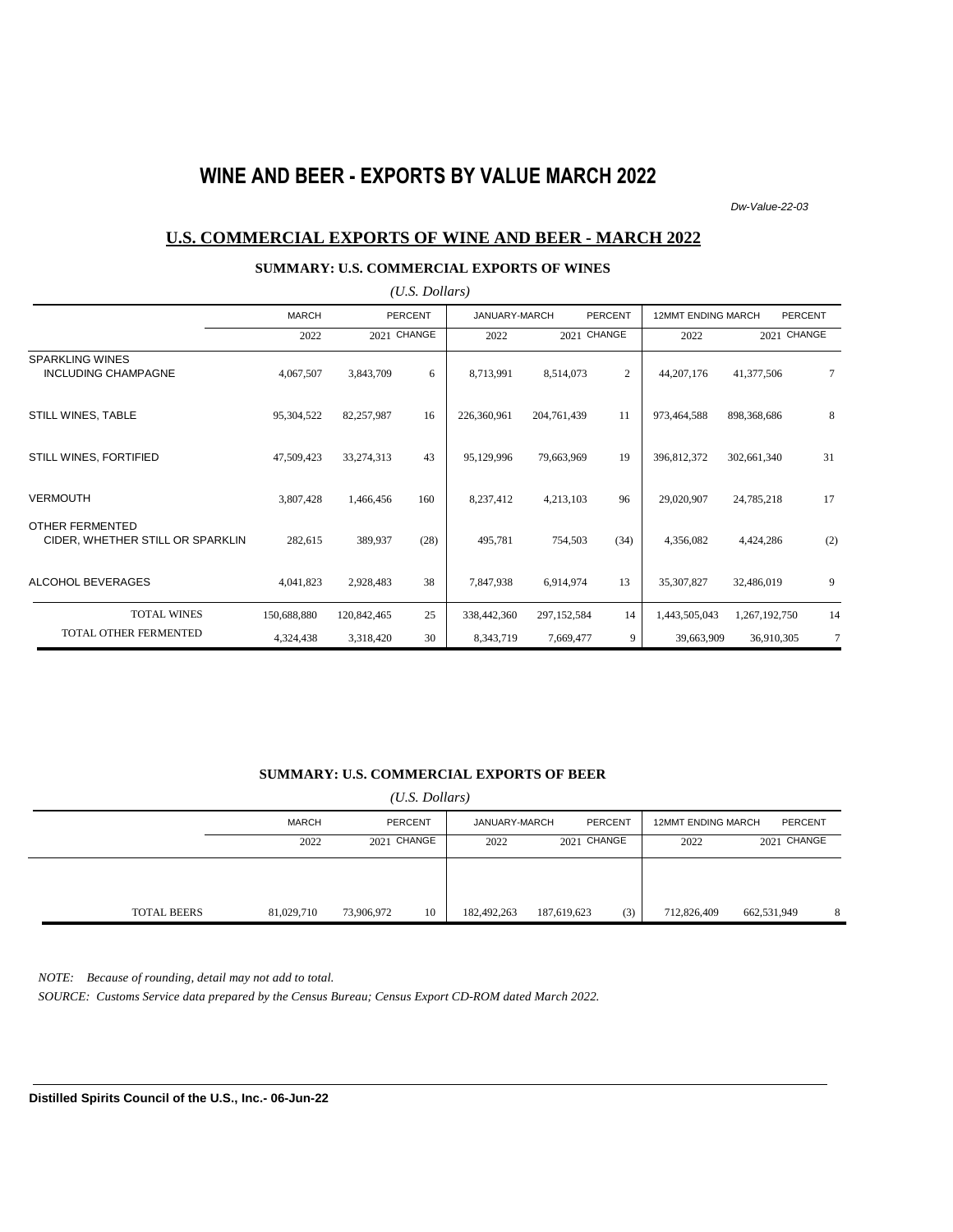### **COMMERCIAL EXPORTS: DETAIL BY CLASS AND DESTINATION**

### **SPARKING WINES, INCLUDING CHAMPAGNE**

|                    |              |             |                          | $(U.S.$ Dollars)     |             |                          |             |                     |                          |
|--------------------|--------------|-------------|--------------------------|----------------------|-------------|--------------------------|-------------|---------------------|--------------------------|
|                    | <b>MARCH</b> |             | <b>PERCENT</b>           | <b>JANUARY-MARCH</b> |             | <b>PERCENT</b>           |             | 12 MMT ENDING MARCH | <b>PERCENT</b>           |
| <b>DESTINATION</b> | 2022         |             | 2021 CHANGE              | 2022                 |             | 2021 CHANGE              | 2022        |                     | 2021 CHANGE              |
| <b>ANTIGUA</b>     | $\mathbf 0$  | 3,138       | (100)                    | 0                    | 7,650       | (100)                    | 21,185      | 18,634              | 14                       |
| <b>ARGENTINA</b>   | $\mathbf 0$  | 0           | --                       | $\mathbf 0$          | $\mathbf 0$ | $\ddotsc$                | 16,267      | $\mathbf 0$         |                          |
| <b>ARUBA</b>       | $\mathbf 0$  | 13,372      | (100)                    | 3,696                | 29,742      | (88)                     | 104,282     | 71,850              | 45                       |
| <b>AUSTRALIA</b>   | 2,811        | 0           | --                       | 10,051               | 25,478      | (61)                     | 220,407     | 1,050,568           | (79)                     |
| <b>AUSTRIA</b>     | 0            | 0           | ۰.                       | 0                    | 0           | $\ddotsc$                | 0           | 0                   | $\overline{\phantom{a}}$ |
| <b>BAHAMAS</b>     | $\mathbf 0$  | 0           | ٠.                       | 34,012               | 39,372      | (14)                     | 635,080     | 62,038              | 924                      |
| <b>BAHRAIN</b>     | $\mathbf 0$  | 0           | ۰.                       | $\mathbf 0$          | $\mathbf 0$ | $\overline{\phantom{a}}$ | 0           | 179,653             | (100)                    |
| <b>BARBADOS</b>    | 30,951       | 0           | ۰.                       | 129,193              | 0           | $\overline{\phantom{a}}$ | 278,997     | 0                   | $\ddotsc$                |
| <b>BELGIUM</b>     | 20,728       | 48,620      | (57)                     | 38,531               | 140,797     | (73)                     | 136,077     | 189,284             | (28)                     |
| <b>BELIZE</b>      | 0            | 0           | --                       | 0                    | 0           | ۰.                       | 0           | 2,797               | (100)                    |
| <b>BERMUDA</b>     | 6,160        | 0           | --                       | 6,160                | 5,360       | 15                       | 50,495      | 156,734             | (68)                     |
| <b>BR VRGN IS</b>  | 20,998       | 0           | ۰.                       | 24,273               | 0           | $\overline{\phantom{a}}$ | 79,502      | 10,293              | 672                      |
| <b>BRAZIL</b>      | 0            | 0           | ۰.                       | 10,000               | 90,032      | (89)                     | 169,690     | 421,505             | (60)                     |
| <b>CAMBODIA</b>    | $\mathbf 0$  | 0           | ٠.                       | 0                    | 45,750      | (100)                    | 127,124     | 312,443             | (59)                     |
| <b>CAMEROON</b>    | $\mathbf 0$  | 0           | ٠.                       | 0                    | 0           |                          | 0           | 103,194             | (100)                    |
| CANADA             | 1,104,513    | 559,461     | 97                       | 1,985,742            | 1,747,662   | 14                       | 9,190,974   | 7,252,276           | 27                       |
| <b>CAYMAN IS</b>   | 4,800        | $\mathbf 0$ | --                       | 4,800                | 0           | $\sim$                   | 33,181      | 16,950              | 96                       |
| <b>CHILE</b>       | $\mathbf 0$  | 0           | $\overline{\phantom{a}}$ | 7,294                | 0           | $\overline{\phantom{a}}$ | 7,294       | 0                   |                          |
| <b>CHINA</b>       | 49,227       | 481,636     | (90)                     | 150,372              | 597,724     | (75)                     | 1,139,966   | 1,258,978           | (9)                      |
| <b>COLOMBIA</b>    | 111,139      | 47,581      | 134                      | 111,139              | 140,530     | (21)                     | 313,881     | 306,267             | 2                        |
| <b>COSTA RICA</b>  | $\mathbf 0$  | 0           | $\overline{\phantom{a}}$ | $\mathbf 0$          | $\mathbf 0$ | $\ddotsc$                | 112,395     | 60,219              | 87                       |
| <b>CROATIA</b>     | $\mathbf 0$  | 0           | ٠.                       | 0                    | $\mathbf 0$ | --                       | 30,562      | 0                   |                          |
| <b>CURACAO</b>     | $\mathbf 0$  | 5,176       | (100)                    | 0                    | 5,176       | (100)                    | 26,585      | 11,344              | 134                      |
| <b>CZECH REP</b>   | $\mathbf 0$  | 0           | ٠.                       | 0                    | 0           | $\overline{\phantom{a}}$ | 0           | 16,841              | (100)                    |
| <b>DENMARK</b>     | 182,668      | 19,576      | 833                      | 225,958              | 27,483      | 722                      | 721,710     | 1,324,537           | (46)                     |
| <b>DJIBOUTI</b>    | $\mathbf 0$  | 0           | --                       | $\mathbf 0$          | $\mathbf 0$ | $\overline{\phantom{a}}$ | $\mathbf 0$ | $\mathbf 0$         |                          |
| DOM REP            | 41,284       | 2,971       | 1290                     | 53,002               | 23,393      | 127                      | 204,895     | 131,597             | 56                       |
| <b>ECUADOR</b>     | $\pmb{0}$    | 0           | $\overline{\phantom{a}}$ | 51,282               | 0           | $\overline{\phantom{a}}$ | 58,152      | 0                   | $\overline{\phantom{a}}$ |
| EL SLVADR          | 7,150        | 59,853      | (88)                     | 7,150                | 59,853      | (88)                     | 46,368      | 76,890              | (40)                     |
| <b>FINLAND</b>     | 0            | 0           | Ξ.                       | 0                    | 0           | Ξ.                       | 2,640       | 0                   | $\ddotsc$                |
| FR POLY            | $\pmb{0}$    | 3,277       | (100)                    | $\pmb{0}$            | 3,277       | (100)                    | 3,229       | 3,277               | (1)                      |
| <b>FRANCE</b>      | 3,000        | 0           | $\overline{a}$           | 3,000                | 0           | $\overline{\phantom{a}}$ | 1,637,371   | 1,071,721           | 53                       |
| <b>GERMANY</b>     | 45,434       | 0           | $\overline{a}$           | 70,434               | 50,000      | 41                       | 1,044,599   | 992,741             | 5                        |
| <b>GHANA</b>       | $\mathbf 0$  | 0           | ۰.                       | 96,277               | 0           | $\overline{\phantom{a}}$ | 168,052     | 142,560             | 18                       |
| <b>GREECE</b>      | 103,925      | 0           | --                       | 103,925              | $\mathbf 0$ | --                       | 133,188     | $\mathbf 0$         | $\overline{\phantom{a}}$ |
| <b>GRENADA</b>     | 22,700       | 0           | ⊷                        | 39,790               | $\mathbf 0$ |                          | 82,459      | $\mathbf 0$         | $\qquad \qquad \cdots$   |
| <b>GUATEMALA</b>   | 20,765       | 34,000      | (39)                     | 20,765               | 62,636      | (67)                     | 104,508     | 94,224              | 11                       |
| HAITI              | $\pmb{0}$    | 0           |                          | 0                    | $\pmb{0}$   | ۰.                       | 69,927      | 27,663              | 153                      |
| <b>HONDURAS</b>    | 58,520       | $\pmb{0}$   | ۰.                       | 58,520               | 6,202       | 844                      | 98,843      | 14,190              | 597                      |
| <b>HONG KONG</b>   | 355,779      | 650,226     | (45)                     | 606,973              | 1,001,385   | (39)                     | 6,515,477   | 6,717,136           | (3)                      |
| <b>ICELAND</b>     | $\mathbf 0$  | 0           | Ξ.                       | $\mathbf 0$          | 49,115      | (100)                    | 86,901      | 49,115              | 77                       |
| <b>INDIA</b>       | 6,243        | 10,230      | (39)                     | 6,243                | 10,230      | (39)                     | 81,770      | 157,279             | (48)                     |
| <b>INDONESIA</b>   | 0            | 0           |                          | 6,600                | $\pmb{0}$   |                          | 96,850      | $\pmb{0}$           |                          |
| <b>IRELAND</b>     | $\pmb{0}$    | $\pmb{0}$   |                          | 0                    | $\mathbf 0$ | ۰.                       | $\pmb{0}$   | 0                   |                          |
| <b>ISRAEL</b>      | 11,550       | 12,240      | (6)                      | 126,865              | 25,920      | 389                      | 561,575     | 333,171             | 69                       |

**Page 2-Dw-Value-22-03**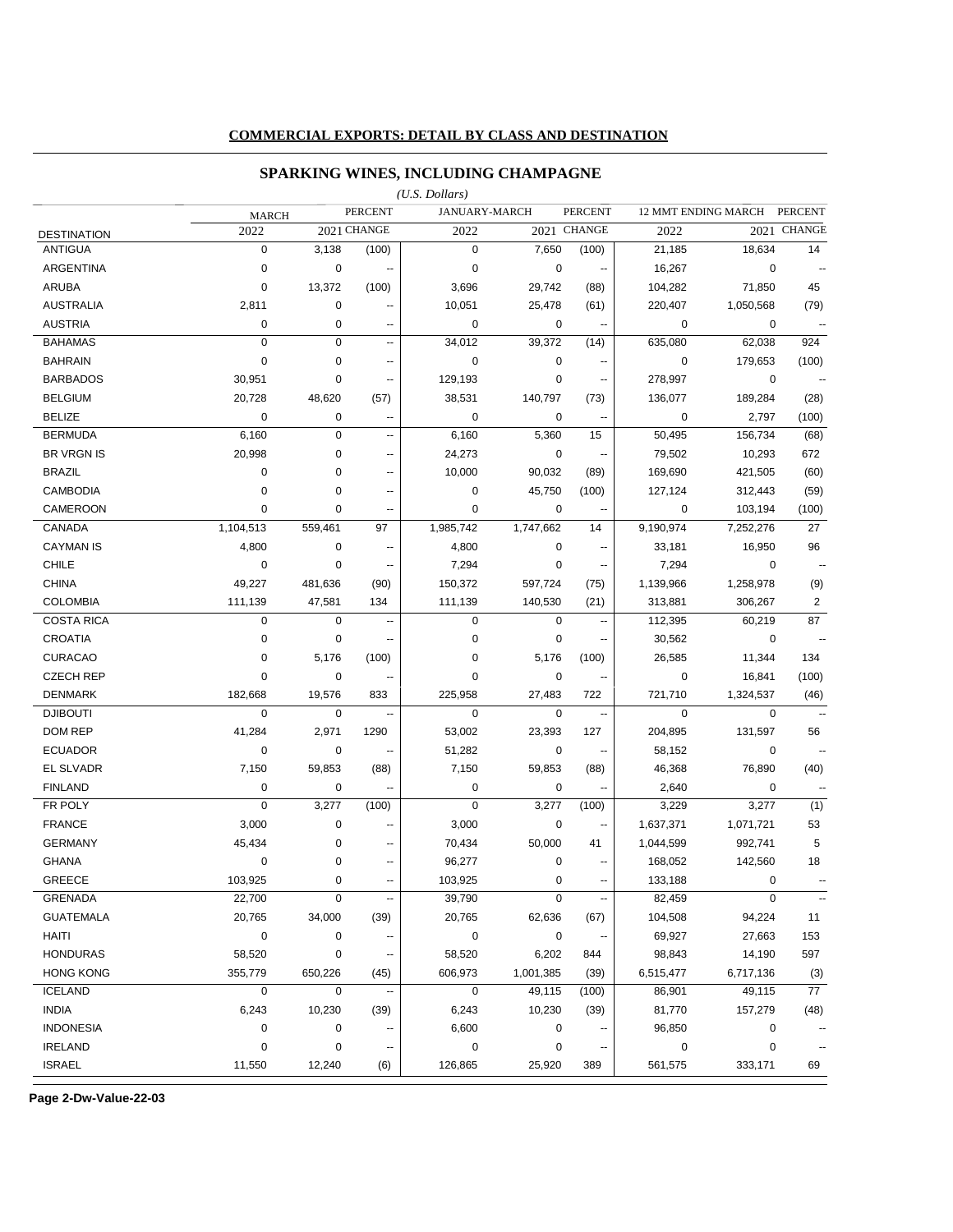### **SPARKING WINES, INCLUDING CHAMPAGNE**

|                           |              |             |                | $(U.S.$ Dollars) |               |                          |                |                     |                |
|---------------------------|--------------|-------------|----------------|------------------|---------------|--------------------------|----------------|---------------------|----------------|
|                           | <b>MARCH</b> |             | <b>PERCENT</b> |                  | JANUARY-MARCH | <b>PERCENT</b>           |                | 12 MMT ENDING MARCH | <b>PERCENT</b> |
| <b>DESTINATION</b>        | 2022         |             | 2021 CHANGE    | 2022             |               | 2021 CHANGE              | 2022           |                     | 2021 CHANGE    |
| <b>ITALY</b>              | 12,528       | 0           | --             | 16,817           | $\mathbf 0$   | --                       | 50,131         | $\mathbf 0$         |                |
| <b>JAMAICA</b>            | $\mathbf 0$  | 0           | ٠.             | 20,507           | 0             | $\overline{\phantom{a}}$ | 110,523        | 19,205              | 475            |
| <b>JAPAN</b>              | 280,462      | 18,683      | 1401           | 746,306          | 236,383       | 216                      | 3,931,499      | 2,902,050           | 35             |
| <b>JORDAN</b>             | 0            | 0           | ٠.             | 0                | 0             | $\overline{a}$           | 0              | 10,859              | (100)          |
| <b>KAZAKHSTN</b>          | 42,586       | 0           | --             | 42,586           | 0             | $\overline{\phantom{a}}$ | 42,586         | 12,551              | 239            |
| <b>KENYA</b>              | $\mathbf 0$  | 0           | --             | 0                | $\mathbf 0$   | --                       | 5,049          | 0                   |                |
| KOREA, S.                 | 572,200      | 730,722     | (22)           | 1,105,630        | 2,057,525     | (46)                     | 3,199,564      | 4,973,947           | (36)           |
| LATVIA                    | 0            | 0           | ٠.             | 0                | 0             | $\overline{\phantom{a}}$ | 31,200         | 0                   |                |
| <b>LEBANON</b>            | 0            | 0           |                | 0                | 0             | $\overline{\phantom{a}}$ | 3,179          | 0                   |                |
| <b>MACAO</b>              | 0            | 6,040       | (100)          | 0                | 6,040         | (100)                    | 0              | 6,040               | (100)          |
| <b>MALAYSIA</b>           | 6,340        | $\pmb{0}$   | ۰.             | 6,340            | 10,000        | (37)                     | 12,929         | 10,000              | 29             |
| <b>MEXICO</b>             | 437,919      | 158,001     | 177            | 797,529          | 521,640       | 53                       | 3,487,341      | 2,518,466           | 38             |
| <b>MICRONS</b>            | 0            | 0           | ٠.             | 0                | 0             | $\overline{a}$           | 0              | 25,000              | (100)          |
| <b>MONACO</b>             | 0            | 0           | ۵.             | 0                | 0             | $\sim$                   | 0              | 276,728             | (100)          |
| <b>MONGOLIA</b>           | 0            | 0           | ٠.             | $\mathbf 0$      | 9,225         | (100)                    | 39,900         | 9,225               | 333            |
| N. ZEALAND                | $\mathbf 0$  | $\pmb{0}$   | Ш,             | 139,382          | $\mathbf 0$   | Ξ.                       | 337,917        | 58,796              | 475            |
| <b>NEPAL</b>              | $\mathbf 0$  | $\pmb{0}$   | ٠.             | 3,476            | $\mathbf 0$   | н.                       | 7,228          | 3,218               | 125            |
| <b>NETHLDS</b>            | 40,488       | 275,769     | (85)           | 89,003           | 415,578       | (79)                     | 933,464        | 1,880,311           | (50)           |
| <b>NICARAGUA</b>          | $\mathbf 0$  | $\pmb{0}$   | --             | 4,450            | $\mathbf 0$   | --                       | 40,762         | 10,896              | 274            |
| <b>NIGERIA</b>            | 37,223       | 7,500       | 396            | 78,812           | 7,500         | 951                      | 217,521        | 225,959             | (4)            |
| <b>NORWAY</b>             | $\mathbf 0$  | $\mathbf 0$ | --             | 132,000          | $\mathbf 0$   | --                       | 146,924        | 92,844              | 58             |
| <b>OMAN</b>               | $\mathbf 0$  | 0           | --             | $\mathbf 0$      | $\mathbf 0$   | $\overline{\phantom{a}}$ | 3,960          | 38,972              | (90)           |
| <b>PANAMA</b>             | 0            | 0           | --             | 24,861           | $\mathbf 0$   | $\overline{\phantom{a}}$ | 163,442        | 709,651             | (77)           |
| PARAGUAY                  | 0            | 0           | ٠.             | $\mathbf 0$      | $\mathbf 0$   | $\overline{\phantom{a}}$ | 0              | 83,649              | (100)          |
| PERU                      | 20,709       | 0           | ٠.             | 20,709           | $\mathbf 0$   | $\sim$                   | 20,709         | 90,434              | (77)           |
| <b>PHILIPPINES</b>        | 0            | $\pmb{0}$   | $\overline{a}$ | 62,477           | $\mathbf 0$   | $\overline{a}$           | 82,026         | 2,808               | 2821           |
| <b>POLAND</b>             | 0            | 0           | $\overline{a}$ | 0                | 0             | $\overline{a}$           | 22,095         | 20,767              | 6              |
| PORTUGAL                  | 3,702        | 0           | $\overline{a}$ | 3,702            | 0             | $\overline{a}$           | 3,702          | 0                   | $\overline{a}$ |
| QATAR                     | 0            | 0           | $\overline{a}$ | 0                | $\mathbf 0$   | $\overline{a}$           | $\mathbf 0$    | 6,692               | (100)          |
| <b>RUSSIA</b>             | 0            | 0           | $\overline{a}$ | 0                | $\mathbf 0$   | $\overline{a}$           | 0              | 28,090              | (100)          |
| S. AFRICA                 | $\mathbf 0$  | $\mathbf 0$ | Ξ.             | $\overline{0}$   | $\mathbf 0$   | $\overline{a}$           | $\overline{0}$ | $\mathbf 0$         |                |
| <b>SINGAPORE</b>          | 103,311      | 279,322     | (63)           | 139,870          | 473,216       | (70)                     | 368,966        | 674,036             | (45)           |
| <b>SINT MAARTEN</b>       | $\mathbf 0$  | 0           | ۰.             | 0                | $\mathbf 0$   | $\overline{\phantom{a}}$ | 36,269         | 9,277               | 291            |
| <b>SPAIN</b>              | 7,935        | 0           | --             | 7,935            | 0             | $\overline{\phantom{a}}$ | 7,935          | 241,696             | (97)           |
| <b>ST KTS &amp; NEVIS</b> | $\mathbf 0$  | 0           | ۰.             | 0                | $\mathbf 0$   | $\overline{\phantom{a}}$ | 11,002         | 0                   |                |
| <b>ST VINCENT</b>         | 0            | $\mathbf 0$ | --             | 2,639            | 0             |                          | 19,921         | $\mathbf 0$         | ۰.             |
| ST. LUCIA                 | 0            | 8,115       | (100)          | 0                | 8,115         | (100)                    | 51,076         | 21,811              | 134            |
| <b>SURINAM</b>            | 0            | 105,860     | (100)          | $\pmb{0}$        | 105,860       | (100)                    | $\mathbf 0$    | 225,520             | (100)          |
| SWEDEN                    | 0            | 0           |                | 99,025           | $\pmb{0}$     |                          | 134,353        | 122,592             | 10             |
| SWITZLD                   | 14,581       | 34,140      | (57)           | 14,581           | 38,740        | (62)                     | 206,293        | 43,157              | 378            |
| TAIWAN                    | 5,000        | 0           |                | 40,616           | 2,700         | 1404                     | 695,773        | 184,897             | 276            |
| THAILAND                  | $\pmb{0}$    | 0           |                | 0                | 48,780        | (100)                    | 0              | 51,486              | (100)          |
| <b>TOGO</b>               | 0            | 0           |                | 0                | $\pmb{0}$     |                          | $\pmb{0}$      | 43,949              | (100)          |
| <b>TONGA</b>              | 0            | 0           |                | 0                | $\pmb{0}$     |                          | $\pmb{0}$      | 22,000              | (100)          |
| TRINIDAD                  | 0            | 5,663       | (100)          | 0                | 5,663         | (100)                    | 75,430         | 15,149              | 398            |
| TURK & CAC.               | 13,280       | 0           |                | 21,920           | 0             |                          | 96,825         | 0                   |                |
| U.A.E.                    | 7,128        | 0           |                | 7,128            | 0             | ۰.                       | 94,976         | 74,934              | 27             |
|                           |              |             |                |                  |               |                          |                |                     |                |

**Page 3-Dw-Value-22-03**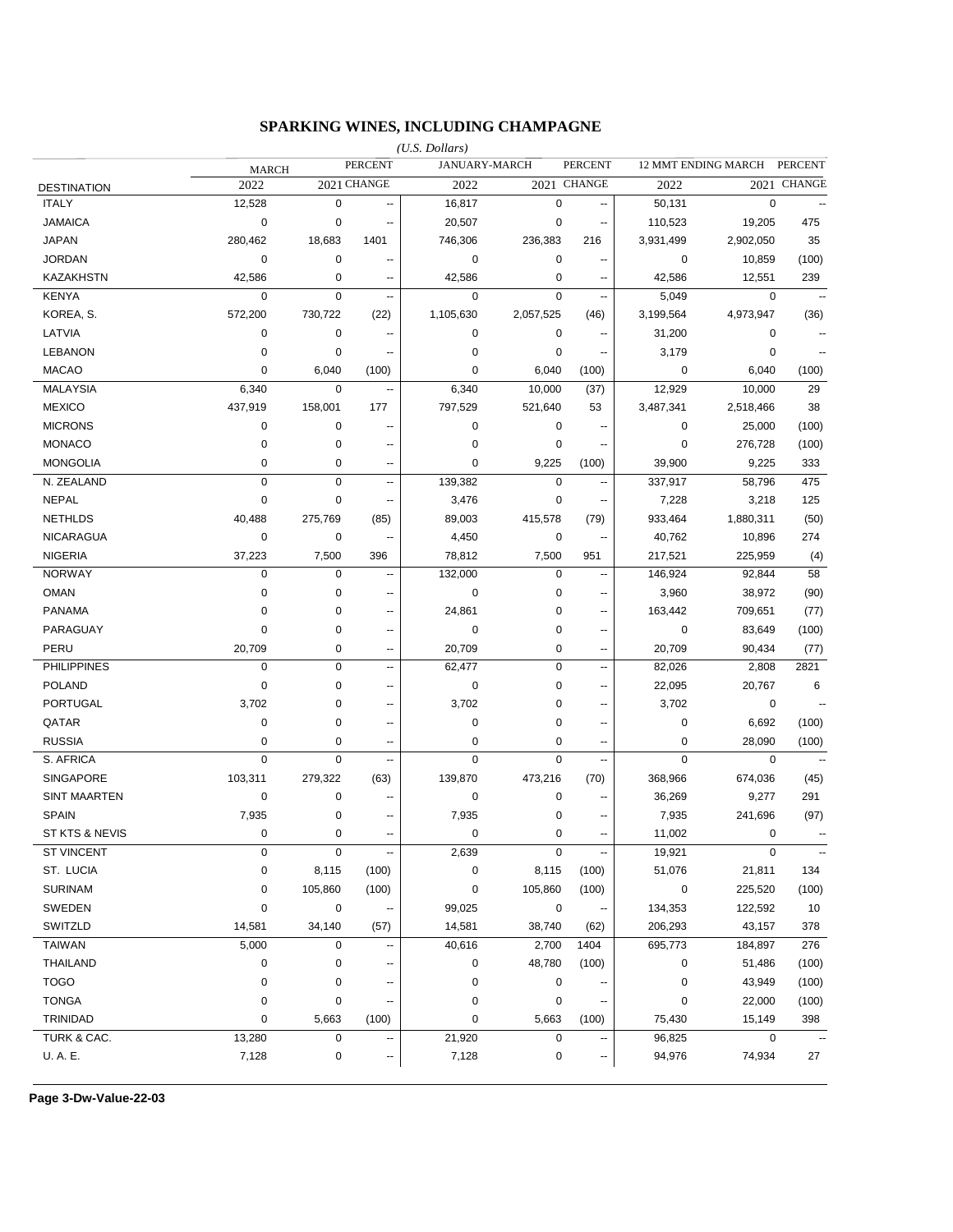### **SPARKING WINES, INCLUDING CHAMPAGNE**

|                    |              |              |           |                          | (U.S. Dollars)       |           |                |                                       |            |             |
|--------------------|--------------|--------------|-----------|--------------------------|----------------------|-----------|----------------|---------------------------------------|------------|-------------|
|                    |              | <b>MARCH</b> |           | <b>PERCENT</b>           | <b>JANUARY-MARCH</b> |           | <b>PERCENT</b> | 12 MMT ENDING MARCH<br><b>PERCENT</b> |            |             |
| <b>DESTINATION</b> |              | 2022         |           | 2021 CHANGE              | 2022                 |           | 2021 CHANGE    | 2022                                  |            | 2021 CHANGE |
| <b>U. KINGDOM</b>  |              | 247,789      | 231.555   | ⇁                        | 1,018,127            | 320.534   | 218            | 3,817,634                             | 2,187,240  | 75          |
| <b>UKRAINE</b>     |              | 0            | 0         | $\overline{\phantom{a}}$ | 0                    |           | $- -$          | 0                                     | 3,800      | (100)       |
| <b>URUGUAY</b>     |              | $\Omega$     | 0         | $\overline{\phantom{a}}$ | 0                    |           | $- -$          | 84,452                                | 24,975     | 238         |
| VENEZUELA          |              | 3,981        | 9,592     | (58)                     | 3,981                | 19,317    | (79)           | 22,602                                | 117,392    | (81)        |
| VIETNAM            |              | 0            | 21,390    | (100)                    | 71,535               | 32.490    | 120            | 1,177,560                             | 658,468    | 79          |
|                    | <b>TOTAL</b> | 4,067,507    | 3,843,709 | 6                        | 8,713,991            | 8,514,073 | $\overline{2}$ | 44,207,176                            | 41,377,506 | 7           |
|                    |              |              |           |                          |                      |           |                |                                       |            |             |

### **STILL WINES, TABLE**

| (U.S. Dollars)     |              |             |                |             |                      |                               |             |                     |                |
|--------------------|--------------|-------------|----------------|-------------|----------------------|-------------------------------|-------------|---------------------|----------------|
|                    | <b>MARCH</b> |             | <b>PERCENT</b> |             | <b>JANUARY-MARCH</b> | <b>PERCENT</b>                |             | 12 MMT ENDING MARCH | <b>PERCENT</b> |
| <b>DESTINATION</b> | 2022         |             | 2021 CHANGE    | 2022        |                      | 2021 CHANGE                   | 2022        |                     | 2021 CHANGE    |
| <b>ANGUILLA</b>    | $\Omega$     | $\mathbf 0$ | Ξ.             | 124,931     | 67,781               | 84                            | 157,803     | 67,781              | 133            |
| <b>ANTIGUA</b>     | 41,358       | 96,264      | (57)           | 241,207     | 151,370              | 59                            | 537,873     | 347,878             | 55             |
| <b>ARGENTINA</b>   | $\mathbf 0$  | 0           | $\sim$         | $\mathbf 0$ |                      | 0<br>$\sim$                   | 0           | 12,285              | (100)          |
| <b>ARUBA</b>       | 307,558      | 199,443     | 54             | 513,117     | 717,498              | (28)                          | 3,643,687   | 2,128,098           | 71             |
| <b>AUSTRALIA</b>   | 1,396,602    | 10,215      | 13572          | 2,978,009   | 797,370              | 273                           | 8,194,704   | 4,821,880           | 70             |
| <b>AUSTRIA</b>     | 10,298       | 19,660      | (48)           | 172,588     | 74,767               | 131                           | 814,234     | 322,074             | 153            |
| <b>B. FASO</b>     | $\mathbf 0$  | $\pmb{0}$   | --             | $\mathbf 0$ |                      | $\mathbf 0$<br>$\sim$         | $\mathbf 0$ | 43,740              | (100)          |
| <b>BAHAMAS</b>     | 464,761      | 439,347     | 6              | 1,442,630   | 1,332,108            | 8                             | 7,236,793   | 2,954,948           | 145            |
| <b>BAHRAIN</b>     | $\mathbf 0$  | $\mathbf 0$ | $\overline{a}$ | 78,704      | 15,750               | 400                           | 192,704     | 100,858             | 91             |
| <b>BANGLADESH</b>  | $\mathbf 0$  | 0           | ٠.             | 0           |                      | 0                             | 16,766      | 0                   |                |
| <b>BARBADOS</b>    | 48,474       | 139,752     | (65)           | 329,417     | 276,610              | 19                            | 863,920     | 706,619             | 22             |
| <b>BELARUS</b>     | $\pmb{0}$    | 0           | Ξ.             | $\mathbf 0$ |                      | 0<br>$\ddotsc$                | $\mathbf 0$ | 310,089             | (100)          |
| <b>BELGIUM</b>     | 1,831,227    | 2,159,040   | (15)           | 3,279,307   | 4,172,588            | (21)                          | 19,238,507  | 26,339,147          | (27)           |
| <b>BELIZE</b>      | 123,788      | $\mathbf 0$ | $\sim$         | 359,599     |                      | $\Omega$<br>$\sim$            | 552,919     | 107,329             | 415            |
| <b>BERMUDA</b>     | 97,099       | 437,237     | (78)           | 902,885     | 1,035,497            | (13)                          | 3,444,478   | 2,647,362           | 30             |
| <b>BR VRGN IS</b>  | 85,860       | 32,352      | 165            | 187,675     | 86,724               | 116                           | 557,684     | 217,970             | 156            |
| <b>BRAZIL</b>      | 208,282      | 303,847     | (31)           | 454,632     | 815,102              | (44)                          | 1,652,253   | 2,032,166           | (19)           |
| <b>BULGARIA</b>    | $\mathbf 0$  | 0           | --             | $\mathbf 0$ |                      | $\mathbf 0$<br>$\sim$         | $\mathbf 0$ | 15,232              | (100)          |
| <b>CAMBODIA</b>    | 132,765      | 92,314      | 44             | 188,253     | 148,897              | 26                            | 418,902     | 632,459             | (34)           |
| CAMEROON           | $\mathbf 0$  | $\mathbf 0$ | --             | $\mathbf 0$ |                      | $\mathbf 0$<br>$\sim$         | 0           | 13,675              | (100)          |
| CANADA             | 28,861,615   | 22,815,805  | 26             | 63,432,123  | 59,001,631           | 8                             | 275,115,508 | 266,689,922         | 3              |
| <b>CAYMAN IS</b>   | 194,840      | 65,745      | 196            | 423,440     | 329,633              | 28                            | 2,714,395   | 1,098,140           | 147            |
| <b>CHILE</b>       | 27,052       | $\mathbf 0$ | $\sim$         | 33,806      | 61,200               | (45)                          | 52,731      | 113,688             | (54)           |
| <b>CHINA</b>       | 413,082      | 1,483,093   | (72)           | 1,566,957   | 4,761,893            | (67)                          | 15,310,924  | 16,797,659          | (9)            |
| <b>COLOMBIA</b>    | 153,544      | 25,474      | 503            | 238,835     | 73,094               | 227                           | 1,322,596   | 684,424             | 93             |
| CONGO (KIN)        | $\mathbf 0$  | $\Omega$    | $\ddotsc$      | $\mathbf 0$ |                      | $\Omega$<br>$\sim$            | $\Omega$    | 25.000              | (100)          |
| <b>COSTA RICA</b>  | 63,277       | 86,112      | (27)           | 642,154     | 243,661              | 164                           | 1,759,905   | 1,322,142           | 33             |
| <b>CROATIA</b>     | $\mathbf 0$  | 37,528      | (100)          | $\mathbf 0$ | 37,528               | (100)                         | $\mathbf 0$ | 113,686             | (100)          |
| <b>CUBA</b>        | $\mathbf 0$  | 0           | --             | $\mathbf 0$ |                      | $\mathbf 0$<br>$\mathbb{Z}^2$ | 25,716      | 0                   |                |
| <b>CURACAO</b>     | 137,098      | 34,405      | 298            | 165,668     | 210,296              | (21)                          | 1,348,222   | 816,598             | 65             |
| <b>CYPRUS</b>      | $\mathbf 0$  | 3,425       | (100)          | $\mathbf 0$ | 15,698               | (100)                         | 52,179      | 15,698              | 232            |
| <b>CZECH REP</b>   | 39,660       | $\mathbf 0$ | --             | 39,660      | 24,052               | 65                            | 168,454     | 88,427              | 91             |
| <b>DENMARK</b>     | 3,920,975    | 1,959,180   | 100            | 7,206,150   | 6,696,338            | 8                             | 31,298,182  | 34,185,957          | (8)            |
| <b>DOM REP</b>     | 3,343,870    | 1,897,461   | 76             | 4,434,376   | 3,935,155            | 13                            | 20,032,795  | 12,137,510          | 65             |
| <b>DOMINICA</b>    | $\mathbf 0$  | $\mathbf 0$ |                | 25,420      | 31,997               | (21)                          | 138,992     | 92,789              | 50             |
|                    |              |             |                |             |                      |                               |             |                     |                |

**Page 4-Dw-Value-22-03**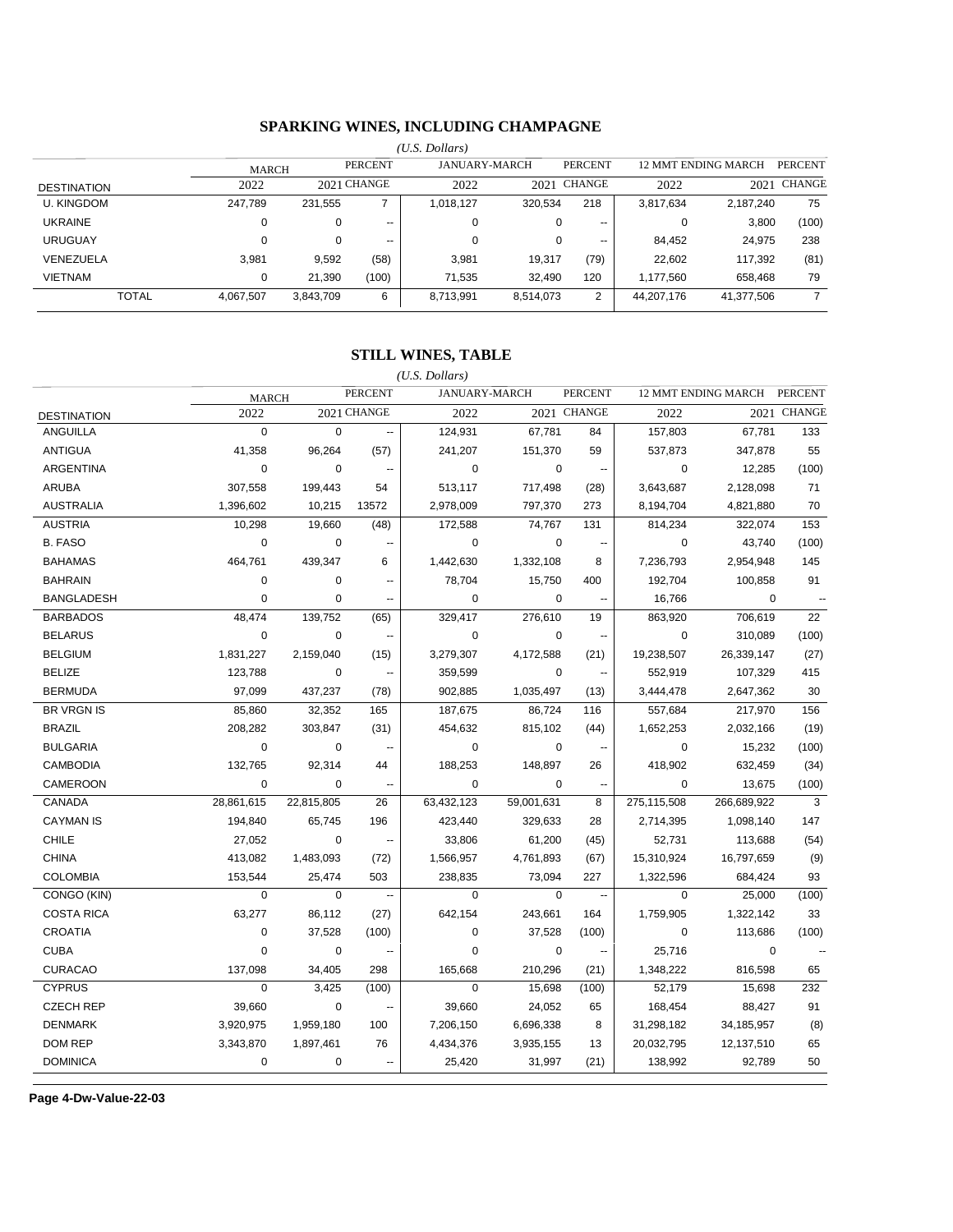### **STILL WINES, TABLE**

|                    |              |             |                          | $(U.S.$ Dollars) |                  |                          |             |                     |                |
|--------------------|--------------|-------------|--------------------------|------------------|------------------|--------------------------|-------------|---------------------|----------------|
|                    | <b>MARCH</b> |             | <b>PERCENT</b>           |                  | JANUARY-MARCH    | <b>PERCENT</b>           |             | 12 MMT ENDING MARCH | <b>PERCENT</b> |
| <b>DESTINATION</b> | 2022         |             | 2021 CHANGE              | 2022             |                  | 2021 CHANGE              | 2022        |                     | 2021 CHANGE    |
| <b>ECUADOR</b>     | $\mathbf 0$  | 0           | Ξ.                       | $\pmb{0}$        | $\overline{0}$   | --                       | 0           | 78,553              | (100)          |
| <b>EGYPT</b>       | $\mathbf 0$  | 0           | --                       | $\mathbf 0$      | 0                | $\overline{\phantom{a}}$ | 0           | 8,448               | (100)          |
| <b>EL SLVADR</b>   | 5,680        | 45,000      | (87)                     | 53,865           | 64,125           | (16)                     | 367,430     | 226,746             | 62             |
| <b>ESTONIA</b>     | 0            | 0           | ۰.                       | 6,660            | 0                | $\overline{\phantom{a}}$ | 126,360     | 10,080              | 1154           |
| <b>FIJI</b>        | $\mathbf 0$  | 0           | ⊷                        | $\mathbf 0$      | 0                | $\overline{\phantom{a}}$ | 0           | 0                   | ÷              |
| <b>FINLAND</b>     | 157,706      | 83,570      | 89                       | 429,878          | 348,700          | 23                       | 2,436,218   | 2,686,444           | (9)            |
| FR POLY            | 0            | 0           | $\overline{\phantom{a}}$ | 0                | 0                | $\overline{\phantom{a}}$ | 28,746      | 3,120               | 821            |
| <b>FRANCE</b>      | 1,648,511    | 881,763     | 87                       | 4,360,033        | 4,952,212        | (12)                     | 21,452,221  | 22,105,843          | (3)            |
| <b>GERMANY</b>     | 1,496,945    | 2,318,713   | (35)                     | 4,115,653        | 5,645,772        | (27)                     | 23,242,556  | 27,969,250          | (17)           |
| <b>GHANA</b>       | 0            | 51,120      | (100)                    | 2,970            | 65,295           | (95)                     | 542,955     | 65,295              | 732            |
| <b>GIBRALTAR</b>   | $\mathbf 0$  | 0           | --                       | $\mathbf 0$      | $\mathbf 0$      | $\ddotsc$                | $\mathbf 0$ | 11,352              | (100)          |
| GREECE             | 40,412       | 0           | --                       | 42,934           | 55,750           | (23)                     | 276,453     | 58,510              | 372            |
| <b>GRENADA</b>     | 24,795       | 0           | --                       | 29,474           | 14,691           | 101                      | 165,501     | 91,908              | 80             |
| <b>GUADELOUPE</b>  | 0            | 0           | --                       | 97,239           | 40,364           | 141                      | 313,258     | 286,916             | 9              |
| <b>GUATEMALA</b>   | 25,914       | 169,203     | (85)                     | 306,189          | 227,404          | 35                       | 1,602,125   | 1,646,897           | (3)            |
| <b>GUYANA</b>      | 35,876       | $\mathbf 0$ | $\overline{\phantom{a}}$ | 51,135           | 48,420           | 6                        | 108,886     | 100,779             | 8              |
| <b>HAITI</b>       | $\mathbf 0$  | 53,460      | (100)                    | $\mathbf 0$      | 99,605           | (100)                    | 178,051     | 273,466             | (35)           |
| <b>HONDURAS</b>    | 97,856       | 39,960      | 145                      | 112,507          | 86,019           | 31                       | 374,112     | 219,165             | 71             |
| <b>HONG KONG</b>   | 2,065,636    | 6,742,115   | (69)                     | 15,604,747       | 12,083,154       | 29                       | 61,319,385  | 51,840,295          | 18             |
| <b>HUNGARY</b>     | $\mathbf 0$  | 0           | $\ddotsc$                | 0                | 0                | $\overline{\phantom{a}}$ | 8,932       | 14,900              | (40)           |
| <b>ICELAND</b>     | 12,245       | 198,988     | (94)                     | 17,862           | 208,268          | (91)                     | 454,971     | 696,666             | (35)           |
| <b>INDIA</b>       | 40,835       | 59,412      | (31)                     | 134,055          | 82,633           | 62                       | 941,104     | 313,465             | 200            |
| <b>INDONESIA</b>   | 107,503      | 15,210      | 607                      | 229,714          | 15,210           | 1410                     | 847,970     | 379,106             | 124            |
| <b>IRELAND</b>     | 45,649       | 57,485      | (21)                     | 45,649           | 96,985           | (53)                     | 288,169     | 276,434             | $\overline{4}$ |
| <b>ISRAEL</b>      | 42,929       | 23,577      | 82                       | 145,522          | 324,919          | (55)                     | 598,323     | 1,259,474           | (52)           |
| <b>ITALY</b>       | 229,839      | 6,525       | 3422                     | 595,774          | 136,627          | 336                      | 1,834,636   | 415,732             | 341            |
| <b>JAMAICA</b>     | 138,733      | 309,701     | (55)                     | 918,544          | 748,741          | 23                       | 2,987,178   | 1,459,503           | 105            |
| <b>JAPAN</b>       | 9,388,055    | 3,854,013   | 144                      | 20,152,808       | 10,052,192       | 100                      | 62,920,208  | 40,070,032          | 57             |
| <b>JORDAN</b>      | 0            | 0           | $\overline{\phantom{a}}$ | 0                | 32,490           | (100)                    | 0           | 32,490              | (100)          |
| <b>KENYA</b>       | 70,335       | 0           | --                       | 156,269          | 107,640          | 45                       | 347,429     | 265,197             | 31             |
| KOREA, S.          | 6,644,583    | 5,676,416   | 17                       | 14,911,758       | 11,447,987       | 30                       | 45,048,471  | 30,653,758          | 47             |
| LAOS               | 50,260       | 0           | $\overline{\phantom{a}}$ | 50,260           | 53,460           | (6)                      | 103,675     | 77,391              | 34             |
| LATVIA             | 135,935      | 642,974     | (79)                     | 440,776          | 954,819          | (54)                     | 2,975,919   | 4,784,086           | (38)           |
| <b>LEBANON</b>     | $\mathbf 0$  | 0           |                          | $\mathbf 0$      | 0                |                          | 0           | 3,960               | (100)          |
| LIBERIA            | 79,424       | 0           | --                       | 79,424           | 0                | $\sim$                   | 79,424      | $\mathbf 0$         |                |
| <b>LICHTEN</b>     | 0            | 0           |                          | 0                | 0                |                          | 61,911      | 16,209              | 282            |
| LITHUANIA          | 0            | 0           |                          | 0                | $\pmb{0}$        |                          | 108,215     | 93,619              | 16             |
| LUXMBRG            | 0            | 18,722      | (100)                    | 18,858           | 26,018           | (28)                     | 62,868      | 33,923              | 85             |
| <b>MACAO</b>       | 95,175       | 223,390     | (57)                     | 214,661          | 223,390          | (4)                      | 990,068     | 656,373             | 51             |
| <b>MALAYSIA</b>    | 32,760       | 46,980      | (30)                     | 122,233          | 69,085           | 77                       | 459,121     | 592,394             | (22)           |
| <b>MALDIVES</b>    | 6,480        | 43,380      | (85)                     | 27,282           | 43,380           | (37)                     | 142,153     | 43,380              | 228            |
| MALI               | $\pmb{0}$    | 0           |                          | 0                | $\boldsymbol{0}$ |                          | 0           | 0                   |                |
| <b>MALTA</b>       | 0            | 0           |                          | 0                | $\pmb{0}$        | ۰.                       | 23,446      | 0                   |                |
| <b>MARSHALL IS</b> | 0            | 0           |                          | 12,457           | 6,257            | 99                       | 43,864      | 20,143              | 118            |
| <b>MAURITIUS</b>   | 0            | 0           |                          | $\mathbf 0$      | $\mathbf 0$      |                          | 4,362       | 73,652              | (94)           |
| <b>MEXICO</b>      | 1,268,368    | 620,018     | 105                      | 3,412,766        | 2,955,900        | 15                       | 15,033,026  | 11,482,626          | 31             |
| <b>MICRONS</b>     | 5,543        | 8,177       | (32)                     | 5,543            | 8,177            | (32)                     | 42,163      | 21,649              | 95             |
|                    |              |             |                          |                  |                  |                          |             |                     |                |

**Page 5-Dw-Value-22-03**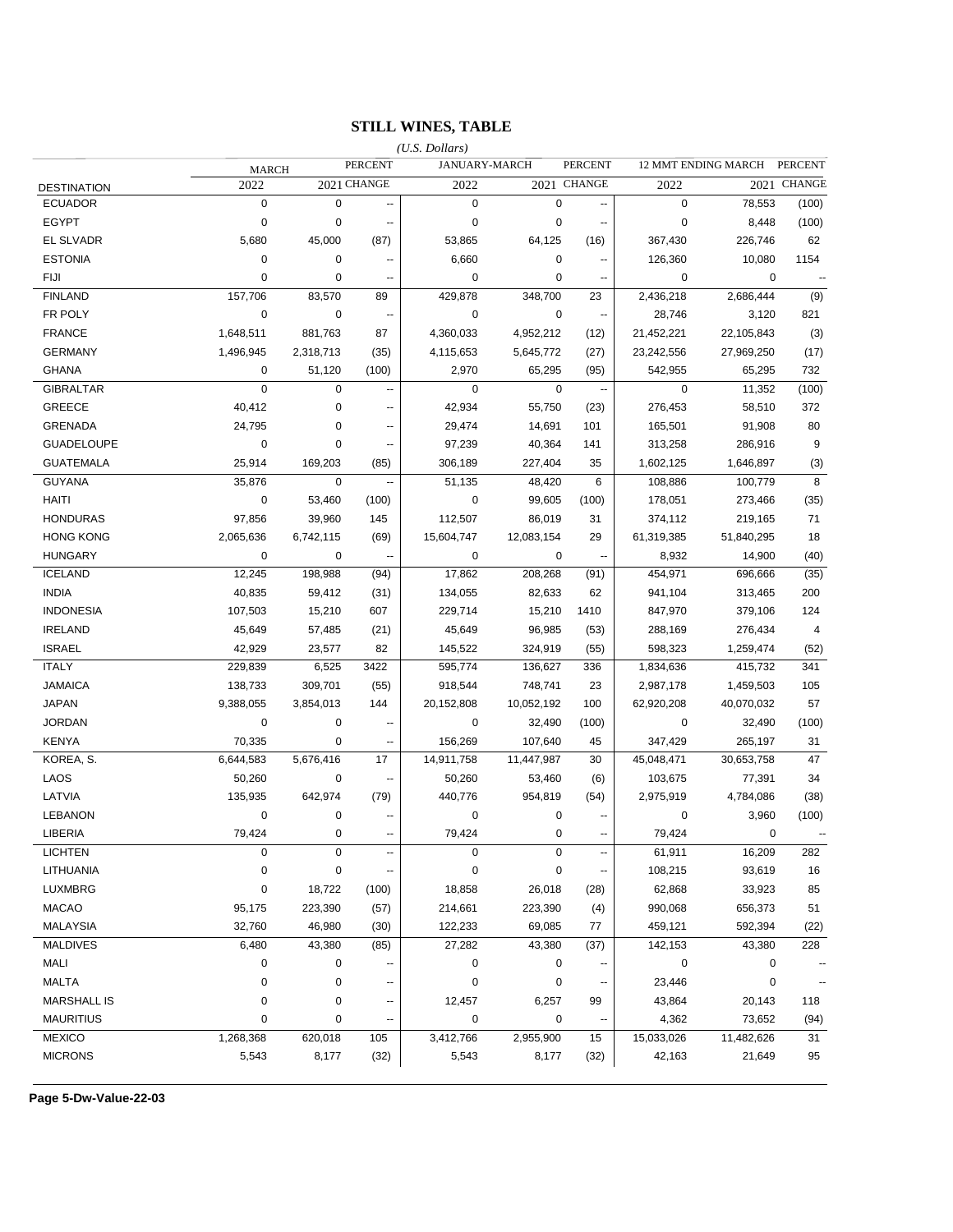### **STILL WINES, TABLE**

|                     |              |             |                          | $(U.S.$ Dollars) |             |                          |             |                     |                      |
|---------------------|--------------|-------------|--------------------------|------------------|-------------|--------------------------|-------------|---------------------|----------------------|
|                     | <b>MARCH</b> |             | <b>PERCENT</b>           | JANUARY-MARCH    |             | <b>PERCENT</b>           |             | 12 MMT ENDING MARCH | <b>PERCENT</b>       |
| <b>DESTINATION</b>  | 2022         |             | 2021 CHANGE              | 2022             |             | 2021 CHANGE              | 2022        |                     | 2021 CHANGE          |
| <b>MONACO</b>       | $\mathbf 0$  | $\mathbf 0$ | --                       | $\pmb{0}$        | $\mathbf 0$ | $\overline{\phantom{a}}$ | 52.125      | 2,550               | 1944                 |
| <b>MONGOLIA</b>     | $\mathbf 0$  | 39,203      | (100)                    | $\mathbf 0$      | 39,203      | (100)                    | 76,401      | 105,218             | (27)                 |
| <b>MONTENEGRO</b>   | 0            | 0           |                          | 0                | 0           |                          | 0           | 78,325              | (100)                |
| <b>MOROCCO</b>      | $\mathbf 0$  | 0           | --                       | 0                | $\mathbf 0$ |                          | 31,095      | 9,516               | 227                  |
| <b>MYANMAR</b>      | 49,500       | 0           | --                       | 49,500           | 27,176      | 82                       | 49,500      | 46,550              | 6                    |
| N. ZEALAND          | 5,748        | 111,785     | (95)                     | 145,993          | 406,751     | (64)                     | 1,563,671   | 2,313,465           | (32)                 |
| <b>NEPAL</b>        | 0            | 0           | $\overline{\phantom{a}}$ | 0                | 0           | $\sim$                   | 16,266      | 5,370               | 203                  |
| <b>NETHLDS</b>      | 1,509,636    | 1,122,638   | 34                       | 2,373,897        | 2,492,136   | (5)                      | 12,253,372  | 12,057,171          | $\overline{2}$       |
| <b>NICARAGUA</b>    | 0            | 0           | $\overline{\phantom{a}}$ | 33,878           | 0           | $\overline{\phantom{a}}$ | 191,903     | 311,150             | (38)                 |
| <b>NIGER</b>        | 0            | 0           | --                       | 0                | 0           | $\overline{\phantom{a}}$ | 0           | 69,300              | (100)                |
| <b>NIGERIA</b>      | 1,204,265    | 2,662,650   | (55)                     | 9,220,829        | 6,162,142   | 50                       | 20,711,081  | 12,283,698          | 69                   |
| <b>NORWAY</b>       | 1,252,914    | 1,228,274   | 2                        | 2,735,658        | 3,317,558   | (18)                     | 16,783,925  | 14,884,555          | 13                   |
| <b>OMAN</b>         | 184,365      | 0           | $\sim$                   | 358,965          | 235,480     | 52                       | 1,032,412   | 991,925             | 4                    |
| <b>PAKISTAN</b>     | $\mathbf 0$  | 0           | $\overline{\phantom{a}}$ | $\mathbf 0$      | $\mathbf 0$ |                          | 5,000       | 0                   |                      |
| PALAU               | $\mathbf 0$  | 0           | --                       | 7,480            | $\mathbf 0$ |                          | 76,730      | 30,895              | 148                  |
| <b>PANAMA</b>       | 766,837      | 540,389     | 42                       | 1,439,619        | 976,109     | 47                       | 5,952,805   | 4,159,651           | 43                   |
| PARAGUAY            | 22,218       | $\mathbf 0$ | $\ddotsc$                | 22,218           | 28,120      | (21)                     | 81,708      | 73,064              | 12                   |
| PERU                | 28,074       | 6,100       | 360                      | 167,113          | 28,708      | 482                      | 216,471     | 110,255             | 96                   |
| <b>PHILIPPINES</b>  | 373,556      | 598,814     | (38)                     | 1,130,016        | 1,367,971   | (17)                     | 19,043,497  | 7,324,410           | 160                  |
| <b>POLAND</b>       | 243,910      | 183,399     | 33                       | 609,038          | 393,864     | 55                       | 2,386,252   | 1,509,641           | 58                   |
| <b>PORTUGAL</b>     | $\mathbf 0$  | $\mathbf 0$ | $\overline{\phantom{a}}$ | $\mathbf 0$      | $\mathbf 0$ | $\sim$                   | $\mathbf 0$ | 46,935              | (100)                |
| QATAR               | 0            | 71,775      | (100)                    | 0                | 123,630     | (100)                    | 173,165     | 219,480             | (21)                 |
| <b>ROMANIA</b>      | 0            | 0           |                          | 0                | 0           |                          | 113,268     | 51,800              | 119                  |
| <b>RUSSIA</b>       | 90,001       | 360,787     | (75)                     | 1,241,650        | 585,139     | 112                      | 8,495,661   | 3,921,768           | 117                  |
| S. AFRICA           | 0            | 0           | $\overline{a}$           | 0                | 13,744      | (100)                    | 30,860      | 91,405              | (66)                 |
| <b>SIERRALN</b>     | $\mathbf 0$  | $\mathbf 0$ | $\ddotsc$                | 0                | $\mathbf 0$ | $\sim$                   | 0           | 7,110               | (100)                |
| <b>SINGAPORE</b>    | 2,404,552    | 693,277     | 247                      | 3,265,751        | 1,227,694   | 166                      | 9,667,979   | 6,559,320           | 47                   |
| <b>SINT MAARTEN</b> | 2,565        | 104,911     | (98)                     | 217,144          | 283,137     | (23)                     | 1,861,657   | 648,167             | 187                  |
| <b>SPAIN</b>        | 7,000        | 10,979      | (36)                     | 179,072          | 35,884      | 399                      | 314,350     | 425,005             | (26)                 |
| <b>SRI LANKA</b>    | $\mathbf 0$  | 0           | $\overline{\phantom{a}}$ | 0                | 0           | $\sim$                   | 39,089      | 36,797              | 6                    |
| ST KTS & NEVIS      | 42,454       | 21,828      | 94                       | 76,905           | 62,173      | 24                       | 299,497     | 177,233             | 69                   |
| <b>ST VINCENT</b>   | $\mathbf 0$  | 56,725      | (100)                    | 64,023           | 63,480      | $\mathbf{1}$             | 150,833     | 222,791             | (32)                 |
| ST. LUCIA           | 24,356       | 100,623     | (76)                     | 106,584          | 205,876     | (48)                     | 406,632     | 333,928             | 22                   |
| <b>SURINAM</b>      | $\mathbf 0$  | 108,245     | (100)                    | 98,167           | 137,168     | (28)                     | 239,143     | 300,173             | (20)                 |
| SWAZILAND           | $\mathbf 0$  | $\mathbf 0$ | $\overline{\phantom{a}}$ | $\mathbf 0$      | $\mathbf 0$ | $\overline{\phantom{a}}$ | $\mathbf 0$ | 81,165              | (100)                |
| SWEDEN              | 2,907,019    | 1,569,509   | 85                       | 4,768,509        | 4,711,797   | $\mathbf{1}$             | 16,368,948  | 14,239,240          | 15                   |
| SWITZLD             | 1,922,176    | 1,958,625   | (2)                      | 5,072,231        | 3,863,686   | 31                       | 15,475,967  | 12,951,262          | 19                   |
| <b>TAIWAN</b>       | 865,421      | 1,131,363   | (24)                     | 1,897,478        | 3,159,947   | (40)                     | 9,839,980   | 8,783,577           | 12                   |
| <b>TANZANIA</b>     | $\mathbf 0$  | $\pmb{0}$   | $\overline{\phantom{a}}$ | 0                | 59,400      | (100)                    | $\pmb{0}$   | 59,400              | (100)                |
| <b>THAILAND</b>     | 207,584      | 428,665     | (52)                     | 472,473          | 704,348     | (33)                     | 2,525,522   | 3,194,099           | (21)                 |
| <b>TOGO</b>         | $\mathbf 0$  | $\mathbf 0$ |                          | $\mathbf 0$      | $\mathbf 0$ |                          | 0           | 995,400             | (100)                |
| TRINIDAD            | 191,698      | 107,820     | 78                       | 249,967          | 223,290     | 12                       | 1,330,943   | 1,004,809           | 32                   |
| TURK & CAC.         | 292,368      | 190,773     | 53                       | 625,698          | 431,627     | 45                       | 2,493,699   | 681,356             | 266                  |
| <b>TURKEY</b>       | $\pmb{0}$    | $\mathbf 0$ | ÷                        | $\mathbf 0$      | $\mathbf 0$ | $\overline{\phantom{a}}$ | 0           | 0                   | $\ddot{\phantom{a}}$ |
| U.A.E.              | 352,865      | 298,489     | 18                       | 849,198          | 510,537     | 66                       | 6,900,932   | 1,593,678           | 333                  |
| <b>U. KINGDOM</b>   | 14,271,314   | 13,716,505  | 4                        | 31,969,330       | 36,059,849  | (11)                     | 168,535,510 | 204,476,777         | (18)                 |
| <b>UKRAINE</b>      | 0            | 32,625      | (100)                    | 0                | 32,625      | (100)                    | 88,193      | 242,568             | (64)                 |
|                     |              |             |                          |                  |             |                          |             |                     |                      |

**Page 6-Dw-Value-22-03**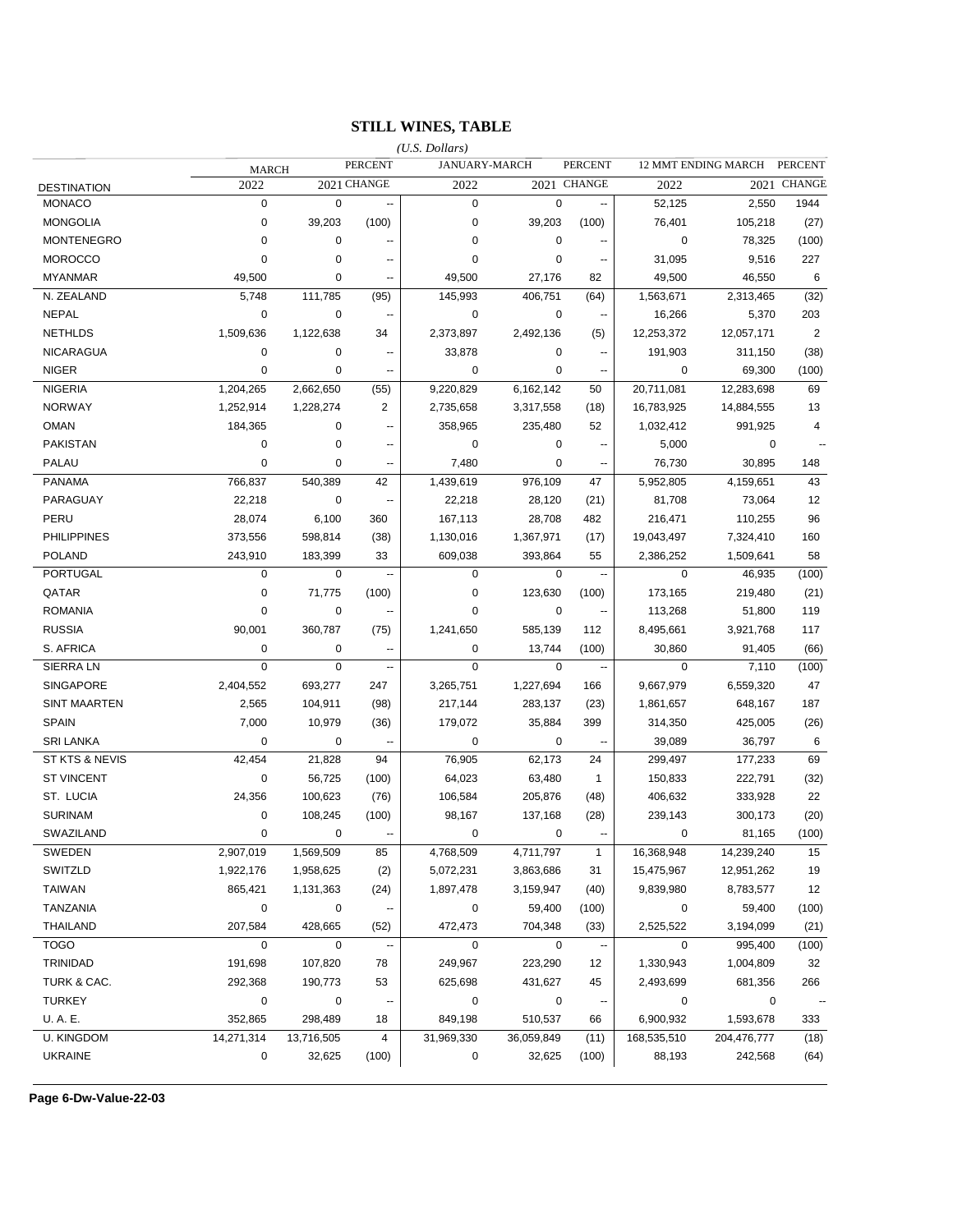#### **STILL WINES, TABLE**

|                    |            |            |                          | $(U.S.$ Dollars) |               |                          |                                       |             |             |
|--------------------|------------|------------|--------------------------|------------------|---------------|--------------------------|---------------------------------------|-------------|-------------|
|                    | MARCH      |            | <b>PERCENT</b>           |                  | JANUARY-MARCH |                          | 12 MMT ENDING MARCH<br><b>PERCENT</b> |             |             |
| <b>DESTINATION</b> | 2022       |            | 2021 CHANGE              | 2022             |               | 2021 CHANGE              | 2022                                  |             | 2021 CHANGE |
| <b>URUGUAY</b>     |            | 0          | $\overline{\phantom{a}}$ | 114.005          | 77.623        | 47                       | 871.215                               | 107.676     | 709         |
| VENEZUELA          | 6.864      |            | $- -$                    | 62,356           |               | $\overline{\phantom{a}}$ | 65.167                                | 6.263       | 941         |
| VIETNAM            | 178.195    | 252,830    | (30)                     | 369.174          | 252.830       | 46                       | 830.057                               | 086,807     | (24)        |
| W. SAMOA           |            | 20.810     | (100)                    | 0                | 20,810        | (100)                    | 16.418                                | 33.529      | (51)        |
| <b>TOTAL</b>       | 95,304,522 | 82,257,987 | 16                       | 226,360,961      | 204,761,439   | 11                       | 973,464,588                           | 898,368,686 | 8           |

*NOTE: Table wines containing not more than 14% alcohol by volume.*

### **STILL WINES, FORTIFIED**

|                    |              |             |                          | $(U.S.$ Dollars)     |             |                          |             |                            |                |
|--------------------|--------------|-------------|--------------------------|----------------------|-------------|--------------------------|-------------|----------------------------|----------------|
|                    | <b>MARCH</b> |             | <b>PERCENT</b>           | <b>JANUARY-MARCH</b> |             | <b>PERCENT</b>           |             | <b>12 MMT ENDING MARCH</b> | <b>PERCENT</b> |
| <b>DESTINATION</b> | 2022         |             | 2021 CHANGE              | 2022                 |             | 2021 CHANGE              | 2022        | 2021                       | <b>CHANGE</b>  |
| <b>ANGUILLA</b>    | 0            | $\mathbf 0$ | --                       | 11,570               | $\mathbf 0$ | Ξ.                       | 11,570      | $\mathbf 0$                |                |
| <b>ANTIGUA</b>     | $\mathbf 0$  | 4,174       | (100)                    | 10,415               | 4,174       | 150                      | 56,628      | 4,174                      | 1257           |
| <b>ARUBA</b>       | $\mathbf 0$  | $\mathbf 0$ | --                       | 5,040                | 7,482       | (33)                     | 78,022      | 21,004                     | 271            |
| <b>AUSTRALIA</b>   | 89,279       | 8,580       | 941                      | 548,169              | 56,684      | 867                      | 1,616,000   | 489,341                    | 230            |
| <b>AUSTRIA</b>     | 505,234      | 251,230     | 101                      | 520,684              | 251,230     | 107                      | 751,913     | 369,907                    | 103            |
| <b>BAHAMAS</b>     | $\mathbf 0$  | 10,079      | (100)                    | 91,280               | 18,614      | 390                      | 337,167     | 32,320                     | 943            |
| <b>BARBADOS</b>    | $\mathbf 0$  | $\mathbf 0$ | --                       | 13,067               | 0           | $\overline{\phantom{a}}$ | 21,644      | $\mathbf 0$                |                |
| <b>BELGIUM</b>     | 17,500       | 129,280     | (86)                     | 175,161              | 330,638     | (47)                     | 2,534,515   | 1,547,965                  | 64             |
| <b>BELIZE</b>      | 23,195       | 0           | Ξ.                       | 23,195               | 0           | $\overline{\phantom{a}}$ | 43,205      | 12,856                     | 236            |
| <b>BERMUDA</b>     | $\mathbf 0$  | 9,105       | (100)                    | 124,264              | 19,000      | 554                      | 526,580     | 88,590                     | 494            |
| <b>BR VRGN IS</b>  | $\mathbf 0$  | $\mathbf 0$ | ц,                       | $\Omega$             | $\Omega$    | --                       | 21,880      | 15,041                     | 45             |
| <b>BRAZIL</b>      | $\mathbf 0$  | 11,767      | (100)                    | 163,415              | 69,489      | 135                      | 432,573     | 374,959                    | 15             |
| <b>BULGARIA</b>    | $\mathbf 0$  | $\pmb{0}$   |                          | 22,435               | 19,500      | 15                       | 22,435      | 24,092                     | (7)            |
| <b>CAMBODIA</b>    | 10,000       | $\mathbf 0$ | Ξ.                       | 10,000               | 14,430      | (31)                     | 344,662     | 81,479                     | 323            |
| CANADA             | 25,627,934   | 17,629,785  | 45                       | 49,151,416           | 44,154,590  | 11                       | 218,195,290 | 181, 133, 133              | 20             |
| <b>CAYMAN IS</b>   | 178,978      | 124,500     | 44                       | 488,523              | 251,432     | 94                       | 1,409,858   | 1,109,565                  | 27             |
| <b>CHILE</b>       | $\mathbf 0$  | 0           | ٠.                       | $\mathbf 0$          | 0           | --                       | $\mathbf 0$ | 134,344                    | (100)          |
| <b>CHINA</b>       | 2,626,076    | 3,514,747   | (25)                     | 4,401,805            | 4,365,598   | $\mathbf{1}$             | 16,331,474  | 8,429,033                  | 94             |
| <b>COLOMBIA</b>    | $\mathbf 0$  | 0           | $\overline{\phantom{a}}$ | $\mathbf 0$          | 59,347      | (100)                    | 48,896      | 59,347                     | (18)           |
| <b>COSTA RICA</b>  | 16,900       | 37,821      | (55)                     | 73,436               | 61,534      | 19                       | 213,156     | 142,625                    | 49             |
| <b>CURACAO</b>     | 5,210        | $\mathbf 0$ | --                       | 5,210                | $\Omega$    | $\overline{\phantom{a}}$ | 27,370      | 23,264                     | 18             |
| <b>CYPRUS</b>      | $\mathbf 0$  | $\pmb{0}$   | $\overline{\phantom{a}}$ | 12,492               | 16,440      | (24)                     | 36,746      | 30,658                     | 20             |
| <b>CZECH REP</b>   | $\mathbf 0$  | 0           | --                       | $\mathbf 0$          | 30,275      | (100)                    | 562,396     | 167,787                    | 235            |
| <b>DENMARK</b>     | 442,458      | 517,190     | (14)                     | 1,253,089            | 1,457,834   | (14)                     | 6,729,780   | 5,266,312                  | 28             |
| <b>DOM REP</b>     | 97,196       | 13,326      | 629                      | 382,382              | 21,938      | 1643                     | 534,196     | 209,174                    | 155            |
| <b>ECUADOR</b>     | $\Omega$     | $\mathbf 0$ | Ξ.                       | $\Omega$             | $\Omega$    | $\overline{\phantom{a}}$ | 5,100       | 5,100                      | $\Omega$       |
| <b>EL SLVADR</b>   | 17,645       | 18,000      | (2)                      | 65,062               | 24,400      | 167                      | 78,480      | 67,626                     | 16             |
| <b>FINLAND</b>     | 27,418       | 24,595      | 11                       | 92,717               | 93,978      | (1)                      | 662,981     | 435,943                    | 52             |
| FR POLY            | $\mathbf 0$  | $\pmb{0}$   |                          | 0                    | 0           | $\sim$                   | $\mathbf 0$ | 7,440                      | (100)          |
| <b>FRANCE</b>      | 3,359,596    | 17,250      | 19376                    | 3,412,996            | 348,616     | 879                      | 16,658,205  | 2,667,308                  | 525            |
| <b>GERMANY</b>     | 586,375      | 53,717      | 992                      | 814,170              | 53,717      | 1416                     | 2,493,828   | 1,090,767                  | 129            |
| <b>GREECE</b>      | 27,266       | $\pmb{0}$   | $\overline{\phantom{a}}$ | 109,016              | 21,852      | 399                      | 293,547     | 137,037                    | 114            |
| <b>GRENADA</b>     | $\mathbf 0$  | $\pmb{0}$   | --                       | $\mathbf 0$          | $\mathbf 0$ | $\overline{a}$           | 8,768       | $\mathbf 0$                |                |
| <b>GUATEMALA</b>   | $\mathbf 0$  | $\pmb{0}$   | --                       | 3,551                | $\mathbf 0$ | --                       | 287,496     | 104,748                    | 174            |
| <b>HAITI</b>       | 0            | 0           | ٠.                       | $\mathbf 0$          | 3,703       | (100)                    | $\mathbf 0$ | 3,703                      | (100)          |
| <b>HONDURAS</b>    | 8,160        | 0           | --                       | 16,275               | 10,456      | 56                       | 16,275      | 10,456                     | 56             |

**Page 7-Dw-Value-22-03**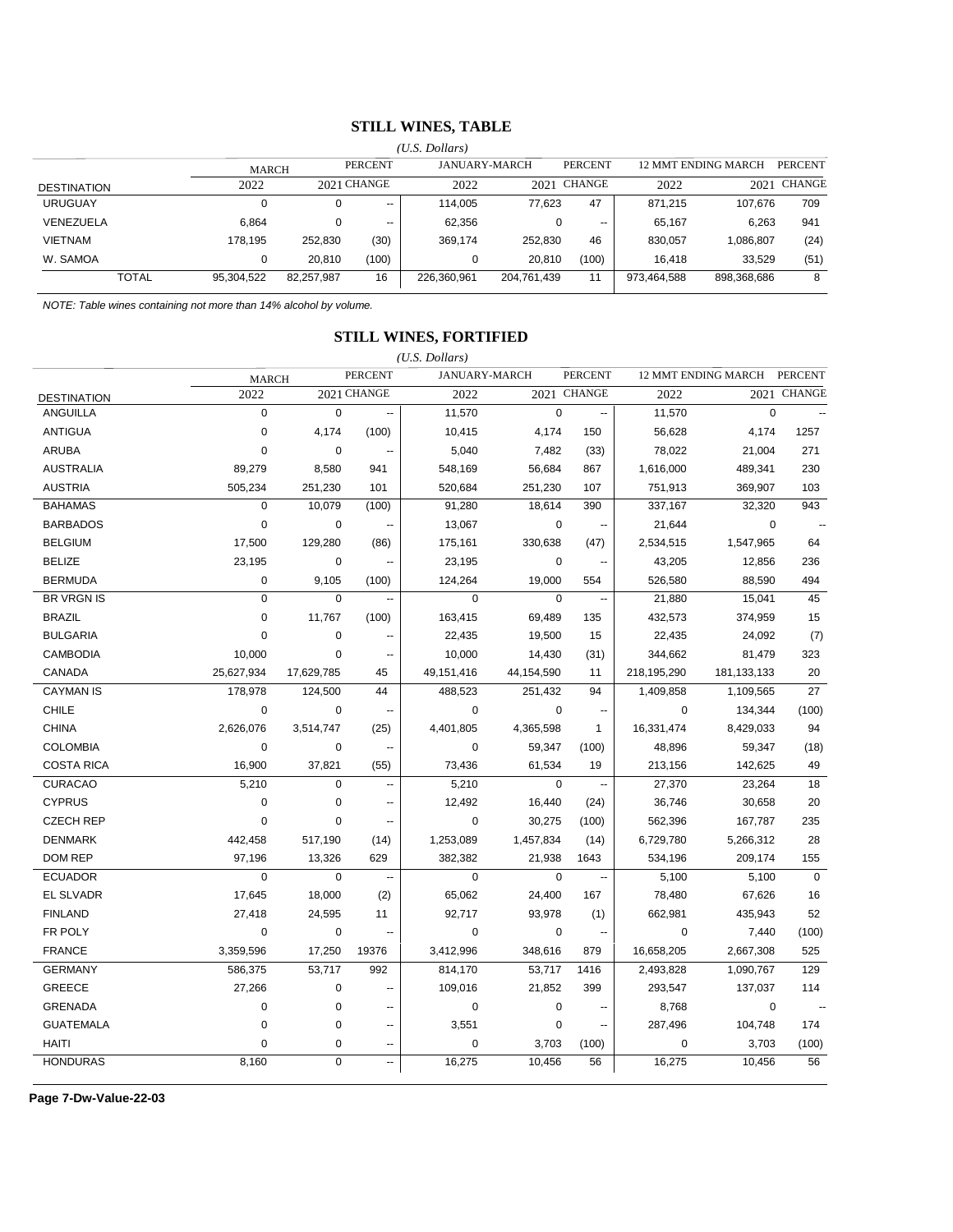### **STILL WINES, FORTIFIED**

|                     |              |           |                          | $(U.S.$ Dollars) |               |                          |             |                     |                      |
|---------------------|--------------|-----------|--------------------------|------------------|---------------|--------------------------|-------------|---------------------|----------------------|
|                     | <b>MARCH</b> |           | <b>PERCENT</b>           |                  | JANUARY-MARCH | <b>PERCENT</b>           |             | 12 MMT ENDING MARCH | <b>PERCENT</b>       |
| <b>DESTINATION</b>  | 2022         |           | 2021 CHANGE              | 2022             |               | 2021 CHANGE              | 2022        |                     | 2021 CHANGE          |
| <b>HONG KONG</b>    | 889,783      | 793,604   | 12                       | 2,399,205        | 3,969,374     | (40)                     | 8,487,343   | 8,101,352           | 5                    |
| <b>HUNGARY</b>      | 0            | 0         | --                       | 0                | 0             | $\overline{\phantom{a}}$ | 0           | 9,720               | (100)                |
| <b>ICELAND</b>      | 0            | 0         | $\overline{a}$           | $\mathbf 0$      | 4,800         | (100)                    | 60,702      | 66,189              | (8)                  |
| <b>INDIA</b>        | 0            | 0         | $\overline{\phantom{a}}$ | 0                | 12,389        | (100)                    | 113,178     | 31,840              | 255                  |
| <b>INDONESIA</b>    | 28,390       | 158,165   | (82)                     | 106,589          | 158,165       | (33)                     | 576,420     | 315,603             | 83                   |
| <b>IRELAND</b>      | $\mathbf 0$  | 0         | $\ddotsc$                | $\mathbf 0$      | $\mathbf 0$   | $\sim$                   | 121,825     | 23,458              | 419                  |
| <b>ISRAEL</b>       | 12,720       | 37,210    | (66)                     | 15,240           | 51,517        | (70)                     | 95,245      | 277,579             | (66)                 |
| <b>ITALY</b>        | 287,281      | 0         | --                       | 536,924          | 42,911        | 1151                     | 779,757     | 308,678             | 153                  |
| <b>JAMAICA</b>      | 44,526       | 0         | --                       | 95,869           | 0             | $\sim$                   | 193,608     | 19,993              | 868                  |
| <b>JAPAN</b>        | 2,237,551    | 1,894,428 | 18                       | 7,816,727        | 5,274,093     | 48                       | 30,935,742  | 31,097,179          | (1)                  |
| <b>KENYA</b>        | 0            | 0         | $\ddotsc$                | $\mathbf 0$      | 0             | $\sim$                   | 0           | 0                   |                      |
| KOREA, S.           | 3,834,677    | 3,722,949 | 3                        | 8,011,043        | 8,149,395     | (2)                      | 26,329,140  | 18,925,291          | 39                   |
| LAOS                | 21,747       | 0         | --                       | 21,747           | 0             | $\overline{\phantom{a}}$ | 21,747      | 10,753              | 102                  |
| LATVIA              | 0            | 0         | --                       | 62,121           | 0             | $\sim$                   | 665,483     | 63,612              | 946                  |
| <b>LICHTEN</b>      | 0            | 0         | --                       | 0                | 0             | $\sim$                   | 109,568     | 0                   |                      |
| LITHUANIA           | $\mathbf 0$  | 0         | --                       | $\mathbf 0$      | 0             | $\sim$                   | 19,675      | $\mathbf 0$         |                      |
| <b>LUXMBRG</b>      | 0            | 13,756    | (100)                    | 7,293            | 28,981        | (75)                     | 76,507      | 74,914              | $\overline{2}$       |
| <b>MACAO</b>        | 44,562       | 0         | ۰.                       | 74,432           | 0             | $\ddot{\phantom{1}}$     | 82,277      | 116,087             | (29)                 |
| <b>MALAYSIA</b>     | 0            | 0         | ۰.                       | 20,475           | 5,865         | 249                      | 173,276     | 215,574             | (20)                 |
| <b>MALDIVES</b>     | 15,380       | 0         | ۰.                       | 22,860           | 12,072        | 89                       | 43,599      | 12,072              | 261                  |
| <b>MALTA</b>        | 0            | 12,130    | (100)                    | 0                | 20,562        | (100)                    | 46,278      | 23,682              | 95                   |
| <b>MEXICO</b>       | 599,346      | 234,956   | 155                      | 1,247,495        | 736,259       | 69                       | 5,019,972   | 1,477,250           | 240                  |
| <b>MONACO</b>       | 0            | 0         | $\sim$                   | 0                | 0             | $\sim$                   | 0           | 0                   |                      |
| <b>MONGOLIA</b>     | 0            | 3,164     | (100)                    | 0                | 3,164         | (100)                    | 5,969       | 8,687               | (31)                 |
| <b>MYANMAR</b>      | 0            | 0         | --                       | 0                | 12,933        | (100)                    | 0           | 12,933              | (100)                |
| N. ZEALAND          | 8,525        | 4,248     | 101                      | 417,810          | 4,248         | 9735                     | 959,796     | 123,709             | 676                  |
| <b>NETHLDS</b>      | 223,660      | 89,200    | 151                      | 466,696          | 428,899       | 9                        | 2,023,120   | 1,339,018           | 51                   |
| NICARAGUA           | 0            | 0         | $\overline{\phantom{a}}$ | $\mathbf 0$      | 0             |                          | 0           | 3,132               | (100)                |
| <b>NIGERIA</b>      | 0            | 0         | $\overline{\phantom{a}}$ | $\mathbf 0$      | 0             |                          | 0           | 0                   |                      |
| <b>NORWAY</b>       | 19,460       | 129,756   | (85)                     | 240,018          | 333,758       | (28)                     | 968,249     | 1,280,035           | (24)                 |
| <b>OMAN</b>         | $\mathbf 0$  | 0         | --                       | $\mathbf 0$      | 26,000        | (100)                    | 22,540      | 71,825              | (69)                 |
| PALAU               | 0            | 0         | н.                       | $\mathbf 0$      | $\mathbf 0$   |                          | $\mathbf 0$ | 0                   |                      |
| <b>PANAMA</b>       | 0            | 0         | н.                       | 54,470           | 0             | --                       | 182,512     | 33,026              | 453                  |
| PARAGUAY            | 16,792       | 0         | н.                       | 16,792           | 0             | $\overline{a}$           | 16,792      | 5,460               | 208                  |
| PERU                | 46,219       | 10,400    | 344                      | 59,659           | 46,402        | 29                       | 120,729     | 101,951             | 18                   |
| <b>PHILIPPINES</b>  | 28,085       | 0         | --                       | 93,379           | 80,560        | 16                       | 876,545     | 319,182             | 175                  |
| <b>POLAND</b>       | 0            | 69,472    | (100)                    | 17,783           | 92,472        | (81)                     | 400,459     | 618,870             | (35)                 |
| PORTUGAL            | 0            | $\pmb{0}$ |                          | $\pmb{0}$        | $\pmb{0}$     |                          | 10,500      | $\pmb{0}$           | $\sim$               |
| QATAR               | 0            | 0         |                          | $\pmb{0}$        | 3,430         | (100)                    | 55,249      | 3,430               | 1511                 |
| <b>ROMANIA</b>      | 0            | 0         |                          | 50,250           | $\pmb{0}$     |                          | 148,278     | $\pmb{0}$           | $\ddot{\phantom{0}}$ |
| <b>RUSSIA</b>       | 0            | 0         |                          | $\pmb{0}$        | $\pmb{0}$     |                          | 417,503     | 419,080             | $\mathbf 0$          |
| S. AFRICA           | 0            | 3,430     | (100)                    | $\pmb{0}$        | 3,430         | (100)                    | 0           | 11,230              | (100)                |
| S. ARABIA           | 0            | $\pmb{0}$ |                          | $\pmb{0}$        | $\pmb{0}$     |                          | $\pmb{0}$   | 13,243              | (100)                |
| <b>SERBIA</b>       | 0            | 0         | $\overline{\phantom{a}}$ | $\pmb{0}$        | $\pmb{0}$     | $\overline{\phantom{a}}$ | $\mathbf 0$ |                     |                      |
| SINGAPORE           | 647,336      | 277,404   |                          | 1,042,631        | 746,113       |                          | 4,185,399   | 5,430<br>3,789,000  | (100)<br>10          |
| <b>SINT MAARTEN</b> | 22,819       | 0         | 133<br>--                | 49,880           | 5,082         | 40<br>882                |             | 7,765               | 1966                 |
| SPAIN               | 12,380       |           |                          |                  |               |                          | 160,455     |                     | 579                  |
|                     |              | 55,580    | (78)                     | 58,387           | 67,580        | (14)                     | 539,893     | 79,480              |                      |

**Page 8-Dw-Value-22-03**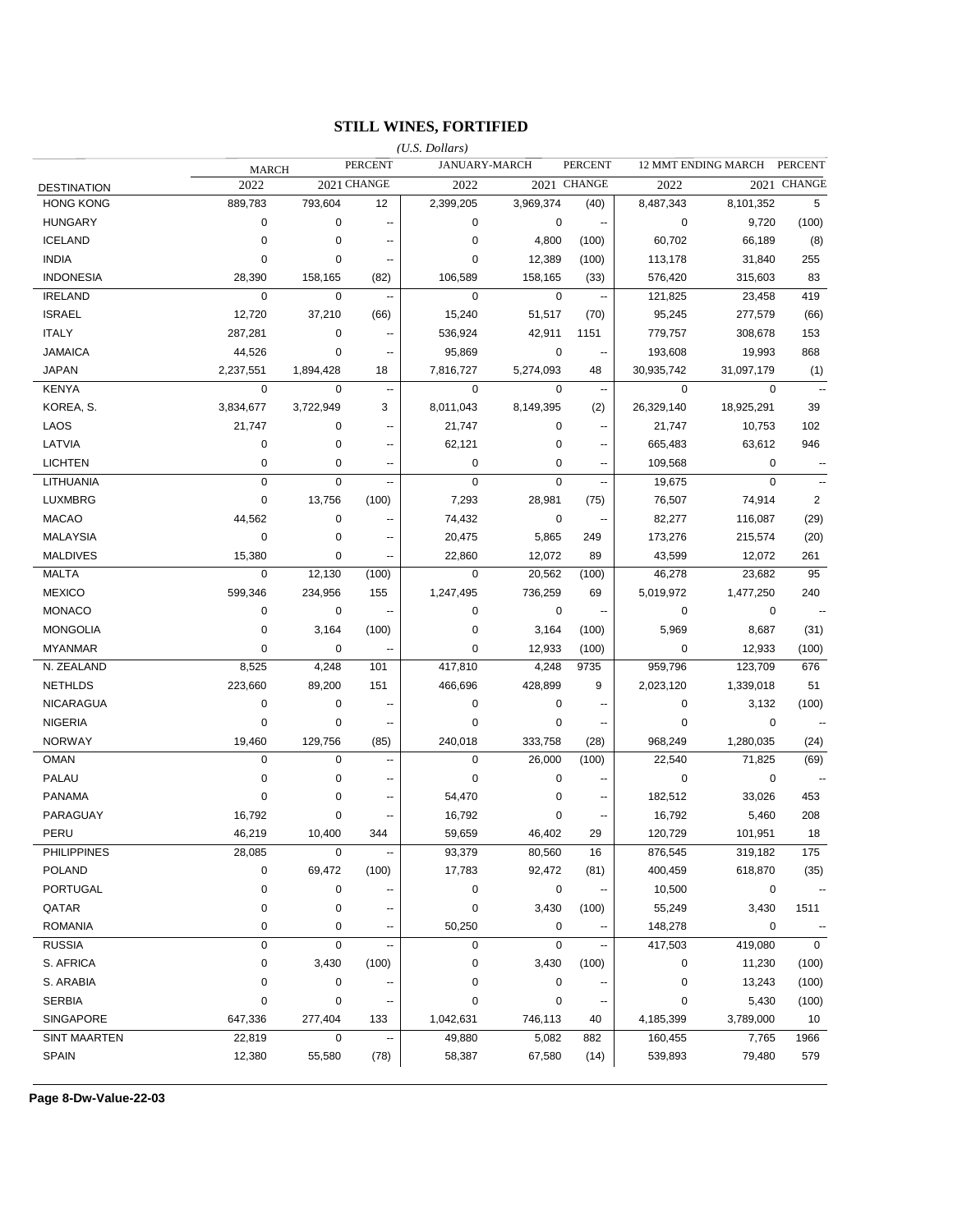### **STILL WINES, FORTIFIED**

|                        |                            |              |                          | $(U.S.$ Dollars) |                      |                               |             |                            |                |
|------------------------|----------------------------|--------------|--------------------------|------------------|----------------------|-------------------------------|-------------|----------------------------|----------------|
|                        |                            | <b>MARCH</b> | <b>PERCENT</b>           |                  | <b>JANUARY-MARCH</b> | <b>PERCENT</b>                |             | <b>12 MMT ENDING MARCH</b> | <b>PERCENT</b> |
| <b>DESTINATION</b>     | 2022                       |              | 2021 CHANGE              | 2022             |                      | 2021 CHANGE                   | 2022        | 2021                       | <b>CHANGE</b>  |
| <b>SRI LANKA</b>       | 0                          | 4,016        | (100)                    | $\mathbf 0$      | 4,016                | (100)                         | 9,868       | 4,016                      | 146            |
| ST KTS & NEVIS         | 0                          | 0            | --                       | 13,250           |                      | 0                             | 20,725      | 8,417                      | 146            |
| <b>ST VINCENT</b>      | 0                          | $\Omega$     | $-$                      | $\mathbf 0$      |                      | 0<br>$-$                      | 3,369       | 4,346                      | (22)           |
| ST. LUCIA              | 0                          | 3,500        | (100)                    | 9,580            | 3,500                | 174                           | 20,842      | 3,500                      | 495            |
| <b>SURINAM</b>         | 0                          | 0            | $-$                      | $\mathbf 0$      |                      | 0<br>$\overline{\phantom{a}}$ | 0           | 39,107                     | (100)          |
| SWEDEN                 | 687,333                    | 661,432      | 4                        | 1,917,497        | 1,425,434            | 35                            | 10,172,318  | 4,294,123                  | 137            |
| SWITZLD                | 83,625                     | 357,233      | (77)                     | 473,950          | 553,860              | (14)                          | 2,516,724   | 2,333,809                  | 8              |
| <b>TAIWAN</b>          | 774,955                    | 402,673      | 92                       | 1,643,951        | 1,228,229            | 34                            | 6,261,172   | 4,069,579                  | 54             |
| <b>THAILAND</b>        | 101,024                    | 14,112       | 616                      | 468,275          | 470,745              | (1)                           | 1,368,323   | 3,203,865                  | (57)           |
| <b>TOGO</b>            | 0                          | 0            | $\overline{\phantom{a}}$ | 0                |                      | 0<br>$\overline{\phantom{a}}$ | 7,000       | $\mathbf 0$                |                |
| <b>TRINIDAD</b>        | 0                          | 2,750        | (100)                    | $\Omega$         | 2,750                | (100)                         | 0           | 33,313                     | (100)          |
| <b>TURK &amp; CAC.</b> | 0                          | $\Omega$     |                          | 3,090            | 21,790               | (86)                          | 92,191      | 21,790                     | 323            |
| <b>TURKEY</b>          | 9,000                      | $\Omega$     | --                       | 9,000            | 47,990               | (81)                          | 9,000       | 47,990                     | (81)           |
| U. A. E.               | 0                          | $\Omega$     | --                       | $\mathbf 0$      | 9,912                | (100)                         | 196,698     | 20,332                     | 867            |
| <b>U. KINGDOM</b>      | 3,145,827                  | 1,888,124    | 67                       | 5,230,101        | 3,628,138            | 44                            | 18,617,968  | 14,213,221                 | 31             |
| <b>URUGUAY</b>         | 0                          | $\mathbf 0$  | $\overline{\phantom{a}}$ | $\mathbf 0$      | 124,725              | (100)                         | 145,416     | 130,405                    | 12             |
| VENEZUELA              | <sup>0</sup>               | $\Omega$     | --                       | $\Omega$         |                      | 0                             | 66,093      | 59,171                     | 12             |
| <b>VIETNAM</b>         | 0                          | 55,475       | (100)                    | 354,692          | 55,475               | 539                           | 866,699     | 459,946                    | 88             |
|                        | <b>TOTAL</b><br>47,509,423 | 33,274,313   | 43                       | 95,129,996       | 79,663,969           | 19                            | 396,812,372 | 302,661,340                | 31             |

*NOTE: Fortified wines containing more than 14% alcohol by volume.*

#### **VERMOUTH**

|                     |              |             |                | $(U.S.$ Dollars)     |             |                          |                     |          |                |
|---------------------|--------------|-------------|----------------|----------------------|-------------|--------------------------|---------------------|----------|----------------|
|                     | <b>MARCH</b> |             | <b>PERCENT</b> | <b>JANUARY-MARCH</b> |             | <b>PERCENT</b>           | 12 MMT ENDING MARCH |          | <b>PERCENT</b> |
| <b>DESTINATION</b>  | 2022         |             | 2021 CHANGE    | 2022                 |             | 2021 CHANGE              | 2022                |          | 2021 CHANGE    |
| ANTIGUA             | 35,769       | $\Omega$    | --             | 44,793               | 2,720       | 1547                     | 157,105             | 2,720    | 5676           |
| <b>ARUBA</b>        | 0            | 17,710      | (100)          | 55,315               | 23,700      | 133                      | 201,131             | 62,970   | 219            |
| <b>AUSTRALIA</b>    | 67,235       | 16,587      | 305            | 171,372              | 24,083      | 612                      | 459,134             | 138,334  | 232            |
| <b>AUSTRIA</b>      | $\Omega$     | $\mathbf 0$ | ۰.             | $\Omega$             | $\mathbf 0$ | $\overline{\phantom{a}}$ | $\Omega$            | $\Omega$ |                |
| <b>BAHAMAS</b>      | 34,115       | 72,602      | (53)           | 79,896               | 326,285     | (76)                     | 648,862             | 460,046  | 41             |
| <b>BARBADOS</b>     | $\Omega$     | $\Omega$    | --             | 79,639               | 11,600      | 587                      | 314,269             | 51,896   | 506            |
| <b>BELGIUM</b>      | $\Omega$     | $\Omega$    |                | 15,518               | 0           |                          | 25,133              | 0        |                |
| <b>BELIZE</b>       | 42,610       | 30,279      | 41             | 98,793               | 60,989      | 62                       | 475,387             | 257,394  | 85             |
| <b>BERMUDA</b>      | 178,643      | 59,554      | 200            | 268,361              | 127,074     | 111                      | 728,070             | 492,049  | 48             |
| <b>BR VRGN IS</b>   | 0            | 23,116      | (100)          | 0                    | 23,116      | (100)                    | 53,972              | 23,116   | 133            |
| <b>BRAZIL</b>       | $\mathbf 0$  | $\Omega$    | --             | $\Omega$             | $\Omega$    | $\overline{\phantom{a}}$ | 3,600               | 0        |                |
| <b>CAMBODIA</b>     | $\Omega$     | 0           | ۰.             | $\Omega$             | $\Omega$    | --                       | 10,100              | 15,000   | (33)           |
| CAMEROON            | $\Omega$     | 0           | --             | 9,200                | $\Omega$    |                          | 67,200              | 7,900    | 751            |
| CANADA              | 16,339       | 79,933      | (80)           | 26,358               | 97,846      | (73)                     | 221,447             | 413,069  | (46)           |
| <b>CAYMAN IS</b>    | 270,252      | 72,238      | 274            | 468,316              | 72,238      | 548                      | 746,387             | 389,565  | 92             |
| <b>CHILE</b>        | $\Omega$     | 0           | --             | 14,711               | $\Omega$    | $\overline{a}$           | 14,711              | 0        |                |
| <b>CHINA</b>        | 140,455      | 29,185      | 381            | 177,907              | 103,873     | 71                       | 1,370,639           | 209,673  | 554            |
| <b>COLOMBIA</b>     | 60,937       | 0           | --             | 60,937               | 0           | $\overline{\phantom{a}}$ | 157,165             | 241,304  | (35)           |
| <b>COOK ISLANDS</b> | $\Omega$     | $\Omega$    | --             | $\Omega$             | $\Omega$    | $\overline{\phantom{a}}$ | 9,690               | 0        |                |
| <b>COSTA RICA</b>   | 65,611       | 62,975      | 4              | 146,017              | 81,203      | 80                       | 653,723             | 275,454  | 137            |
| <b>CURACAO</b>      | 11,498       | 7,520       | 53             | 27,092               | 7,520       | 260                      | 65,900              | 7,520    | 776            |
| <b>CYPRUS</b>       | 0            | $\mathbf 0$ |                | 0                    | 0           |                          | 17,856              | 0        |                |

**Page 9-Dw-Value-22-03**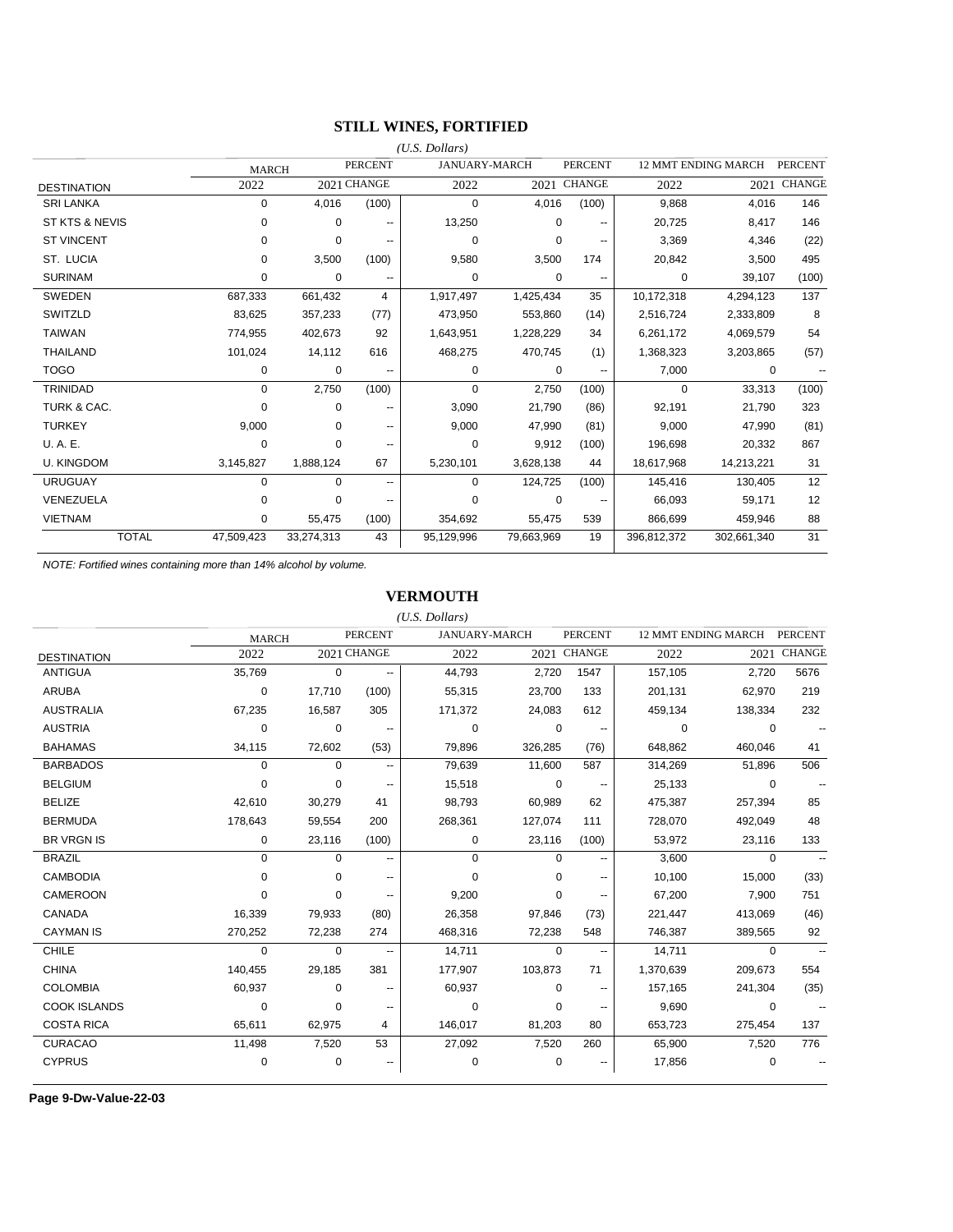### **VERMOUTH**

|                     |              |             |                          | $(U.S.$ Dollars) |               |                          |             |                     |                          |
|---------------------|--------------|-------------|--------------------------|------------------|---------------|--------------------------|-------------|---------------------|--------------------------|
|                     | <b>MARCH</b> |             | <b>PERCENT</b>           |                  | JANUARY-MARCH | <b>PERCENT</b>           |             | 12 MMT ENDING MARCH | PERCENT                  |
| <b>DESTINATION</b>  | 2022         |             | 2021 CHANGE              | 2022             |               | 2021 CHANGE              | 2022        |                     | 2021 CHANGE              |
| <b>DENMARK</b>      | 40,000       | 53,644      | (25)                     | 40,000           | 91,989        | (57)                     | 361,454     | 154,607             | 134                      |
| <b>DOM REP</b>      | 239,956      | 9,885       | 2327                     | 526,688          | 9,885         | 5228                     | 573,914     | 13,128              | 4272                     |
| <b>ECUADOR</b>      | 0            | 0           |                          | $\mathbf 0$      | 0             |                          | 4,429       | $\pmb{0}$           |                          |
| EL SLVADR           | 44,377       | $\pmb{0}$   | $\overline{\phantom{a}}$ | 55,465           | 0             | $\overline{a}$           | 115,976     | 47,412              | 145                      |
| EQ. GUINEA          | 0            | 0           | $\overline{\phantom{a}}$ | $\mathbf 0$      | 0             | ٠.                       | $\mathbf 0$ | 0                   | $\overline{a}$           |
| <b>ESTONIA</b>      | $\pmb{0}$    | $\pmb{0}$   | --                       | $\pmb{0}$        | 0             | $\sim$                   | 3,141       | $\pmb{0}$           |                          |
| <b>FIJI</b>         | 0            | 0           |                          | $\mathbf 0$      | 0             | --                       | 11,901      | 0                   |                          |
| FR POLY             | 0            | 0           | $\overline{\phantom{a}}$ | 61,468           | 0             | $\overline{\phantom{a}}$ | 127,498     | 0                   |                          |
| <b>FRANCE</b>       | 114,613      | 98,556      | 16                       | 185,016          | 271,637       | (32)                     | 2,672,083   | 4,531,151           | (41)                     |
| <b>GERMANY</b>      | 5,800        | 38,443      | (85)                     | 9,572            | 38,443        | (75)                     | 187,925     | 168,793             | 11                       |
| GREECE              | $\mathbf 0$  | $\mathbf 0$ | $\overline{\phantom{a}}$ | $\mathbf 0$      | $\mathbf 0$   | $\sim$                   | 62,631      | $\mathbf 0$         | $\sim$                   |
| GRENADA             | 0            | 10,471      | (100)                    | 16,185           | 10,471        | 55                       | 92,654      | 15,151              | 512                      |
| <b>GUATEMALA</b>    | 6,181        | 0           | $\overline{\phantom{a}}$ | 6,181            | $\pmb{0}$     | $\overline{\phantom{a}}$ | 139,595     | 21,495              | 549                      |
| <b>GUYANA</b>       | 0            | 5,915       | (100)                    | $\mathbf 0$      | 5,915         | (100)                    | 26,063      | 8,495               | 207                      |
| <b>HAITI</b>        | 0            | 0           | $\sim$                   | 4,488            | 0             | $\sim$                   | 77,637      | 10,593              | 633                      |
| <b>HONDURAS</b>     | $\pmb{0}$    | 7,597       | (100)                    | 16,456           | 61,047        | (73)                     | 149,437     | 106,843             | 40                       |
| <b>HONG KONG</b>    | 330,690      | 99,487      | 232                      | 671,652          | 152,381       | 341                      | 4,424,052   | 1,550,759           | 185                      |
| <b>HUNGARY</b>      | 0            | 0           | $\overline{\phantom{a}}$ | $\mathbf 0$      | $\pmb{0}$     | $\overline{\phantom{a}}$ | $\mathbf 0$ | $\pmb{0}$           | $\sim$ $\sim$            |
| <b>ICELAND</b>      | 60,224       | 0           | $\overline{\phantom{a}}$ | 60,224           | 0             | $\overline{\phantom{a}}$ | 63,224      | 0                   |                          |
| <b>INDONESIA</b>    | 0            | 0           | $\overline{\phantom{a}}$ | 0                | 0             | $\overline{a}$           | 195,204     | 0                   |                          |
| <b>IRAQ</b>         | $\pmb{0}$    | $\pmb{0}$   | $\overline{\phantom{a}}$ | $\mathbf 0$      | 4,780         | (100)                    | $\mathbf 0$ | 4,780               | (100)                    |
| <b>IRELAND</b>      | 0            | 0           | $\overline{\phantom{a}}$ | $\mathbf 0$      | $\mathbf 0$   |                          | $\mathbf 0$ | $\mathbf 0$         |                          |
| <b>ISRAEL</b>       | 28,224       | 48,900      | (42)                     | 239,501          | 242,876       | (1)                      | 591,086     | 461,662             | 28                       |
| <b>ITALY</b>        | 0            | 0           | --                       | $\mathbf 0$      | 0             | $\overline{a}$           | 134,484     | 224,989             | (40)                     |
| <b>JAMAICA</b>      | 10,538       | 0           | --                       | 10,538           | 0             | $\sim$                   | 177,310     | $\mathbf 0$         | $\overline{\phantom{a}}$ |
| <b>JAPAN</b>        | 10,750       | 11,040      | (3)                      | 104,047          | 49,355        | 111                      | 416,391     | 283,946             | 47                       |
| <b>KIRIBATI</b>     | 0            | 0           | --                       | $\mathbf 0$      | $\pmb{0}$     | $\overline{\phantom{a}}$ | 6,400       | $\mathbf 0$         |                          |
| KOREA, S.           | 830,725      | 23,370      | 3455                     | 1,889,182        | 444,977       | 325                      | 3,310,628   | 5,954,982           | (44)                     |
| <b>MACAO</b>        | 0            | $\pmb{0}$   | $\overline{\phantom{a}}$ | 70,000           | $\pmb{0}$     | $\overline{\phantom{a}}$ | 70,000      | $\mathbf 0$         |                          |
| <b>MALAYSIA</b>     | 0            | 0           | --                       | $\mathbf 0$      | 0             | $\overline{\phantom{a}}$ | 51,024      | 0                   |                          |
| <b>MEXICO</b>       | 93,503       | 7,421       | 1160                     | 392,598          | 7,421         | 5190                     | 481,705     | 248,032             | 94                       |
| <b>MONGOLIA</b>     | 0            | 28,800      | (100)                    | $\mathbf 0$      | 28,800        | (100)                    | 28,800      | 28,800              | 0                        |
| <b>MYANMAR</b>      | 0            | 0           |                          | $\mathbf 0$      | 0             |                          | 21,000      | 73,230              | (71)                     |
| N. ZEALAND          | 0            | 0           | --                       | 6,708            | 0             |                          | 16,008      | $\mathbf 0$         | $\overline{\phantom{a}}$ |
| <b>NETHLDS</b>      | 32,576       | 0           |                          | 51,388           | 36,363        | 41                       | 346,820     | 216,375             | 60                       |
| <b>NICARAGUA</b>    | 13,446       | 0           |                          | 13,446           | 8,851         | 52                       | 49,586      | 36,102              | 37                       |
| <b>NIGERIA</b>      | $\pmb{0}$    | 0           |                          | 24,375           | 0             |                          | 111,713     | 14,505              | 670                      |
| <b>NORWAY</b>       | 88,000       | 0           |                          | 88,000           | 0             |                          | 92,000      | 71,920              | 28                       |
| PALAU               | 0            | 10,600      | (100)                    | 0                | 10,600        | (100)                    | 0           | 21,600              | (100)                    |
| <b>PANAMA</b>       | 7,204        | 41,942      | (83)                     | 36,349           | 69,165        | (47)                     | 165,080     | 155,964             | 6                        |
| PERU                | 0            | $\pmb{0}$   |                          | $\mathbf 0$      | $\mathbf 0$   |                          | 85,252      | $\mathbf 0$         | $\overline{\phantom{a}}$ |
| <b>POLAND</b>       | 0            | 129,600     | (100)                    | 0                | 437,400       | (100)                    | 320,800     | 1,732,404           | (81)                     |
| <b>PORTUGAL</b>     | 5,600        | 0           |                          | 5,600            | 0             |                          | 5,600       | 0                   |                          |
| S. AFRICA           | 0            | 0           |                          | 65,356           | 39,972        | 64                       | 97,637      | 39,972              | 144                      |
| SINGAPORE           | 261,323      | 52,968      | 393                      | 357,976          | 335,000       | 7                        | 1,014,789   | 1,956,084           | (48)                     |
| <b>SINT MAARTEN</b> | 29,331       | 0           |                          | 35,473           | 2,757         | 1187                     | 179,537     | 21,007              | 755                      |
| SOLOMON IS          | $\pmb{0}$    | 0           | ۰.                       | 12,360           | 0             | $\overline{\phantom{a}}$ | 12,360      | 0                   |                          |
|                     |              |             |                          |                  |               |                          |             |                     |                          |

**Page 10-Dw-Value-22-03**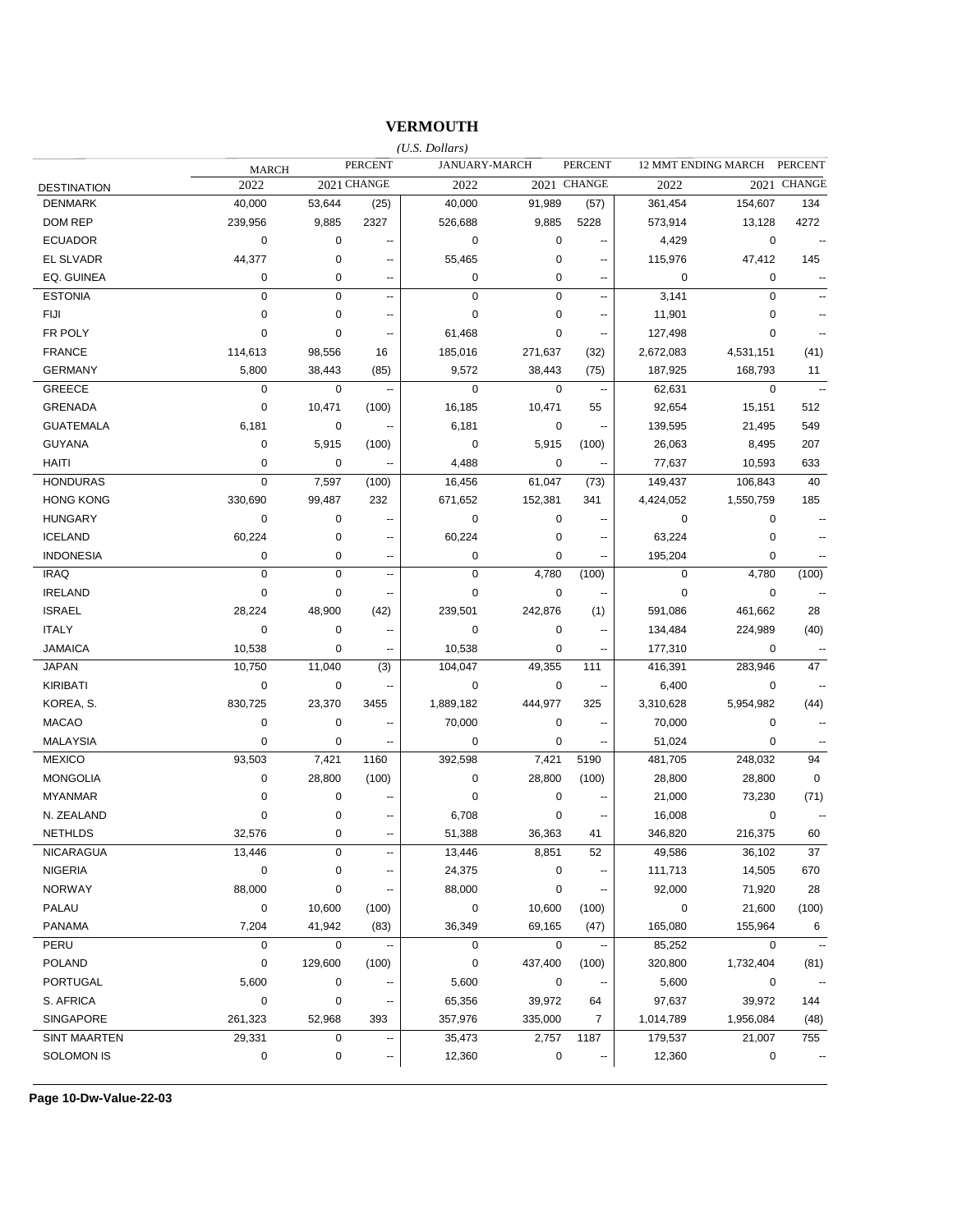### **VERMOUTH**

|                    |              |             |                          | (U.S. Dollars) |                      |                               |            |                            |                |
|--------------------|--------------|-------------|--------------------------|----------------|----------------------|-------------------------------|------------|----------------------------|----------------|
|                    | <b>MARCH</b> |             | <b>PERCENT</b>           |                | <b>JANUARY-MARCH</b> | <b>PERCENT</b>                |            | <b>12 MMT ENDING MARCH</b> | <b>PERCENT</b> |
| <b>DESTINATION</b> | 2022         |             | 2021 CHANGE              | 2022           |                      | 2021 CHANGE                   | 2022       | 2021                       | <b>CHANGE</b>  |
| <b>SPAIN</b>       | 0            | $\Omega$    | --                       | 230,850        | 18,074               | 1177                          | 712,190    | 18,074                     | 3840           |
| ST KTS & NEVIS     | 0            | 0           |                          | $\mathbf 0$    |                      | 0                             | 6,404      | 31,517                     | (80)           |
| <b>ST VINCENT</b>  | 13,549       | 20,168      | (33)                     | 40,493         | 20,168               | 101                           | 63,633     | 20,168                     | 216            |
| ST. LUCIA          | 2,814        | 0           | --                       | 2,814          |                      | $\Omega$                      | 105,483    | $\Omega$                   |                |
| <b>SURINAM</b>     | $\Omega$     | $\Omega$    | $\overline{\phantom{m}}$ | $\Omega$       |                      | 0<br>--                       | 55,548     | 0                          |                |
| SWEDEN             | 51,072       | $\Omega$    | $\overline{\phantom{a}}$ | 51,072         |                      | $\Omega$<br>--                | 51,072     | 228,932                    | (78)           |
| SWITZLD            | 0            | $\Omega$    | --                       | 5,261          |                      | 0<br>$\overline{\phantom{m}}$ | 132,853    | 49.777                     | 167            |
| <b>TAIWAN</b>      | $\Omega$     | 184,011     | (100)                    | 15,605         | 221,451              | (93)                          | 168,917    | 492,079                    | (66)           |
| THAILAND           | 361,900      | $\mathbf 0$ | --                       | 571,272        | 186,100              | 207                           | 2,449,678  | 983,482                    | 149            |
| TRINIDAD           | 57,300       | 2,678       | 2040                     | 86,075         | 33,443               | 157                           | 322,307    | 134,100                    | 140            |
| TURK & CAC.        | 55,635       | 77,286      | (28)                     | 108,515        | 102,132              | 6                             | 358,874    | 106,457                    | 237            |
| U.A.E.             | 0            | 0           |                          | $\Omega$       |                      | $\Omega$                      | $\Omega$   | $\Omega$                   |                |
| <b>U. KINGDOM</b>  | 84,711       | 18,450      | 359                      | 313,252        | 243,711              | 29                            | 969,397    | 1,271,933                  | (24)           |
| <b>UKRAINE</b>     | 0            | 0           | $\overline{\phantom{m}}$ | $\Omega$       |                      | $\Omega$<br>--                | $\Omega$   | $\Omega$                   |                |
| <b>URUGUAY</b>     | 0            | 0           | $\overline{\phantom{m}}$ | $\Omega$       |                      | 0<br>$\sim$ $\sim$            | 16,128     | $\Omega$                   |                |
| VENEZUELA          | 3,922        | 13,525      | (71)                     | 11,686         | 65,692               | (82)                          | 132,114    | 225,908                    | (42)           |
| <b>TOTAL</b>       | 3,807,428    | 1,466,456   | 160                      | 8,237,412      | 4,213,103            | 96                            | 29,020,907 | 24,785,218                 | 17             |

### **CIDER, WHETHER STILL OR SPARKLING**

|                    |              |          |                | $(U.S.$ Dollars)     |             |                          |                     |             |                |
|--------------------|--------------|----------|----------------|----------------------|-------------|--------------------------|---------------------|-------------|----------------|
|                    | <b>MARCH</b> |          | <b>PERCENT</b> | <b>JANUARY-MARCH</b> |             | <b>PERCENT</b>           | 12 MMT ENDING MARCH |             | <b>PERCENT</b> |
| <b>DESTINATION</b> | 2022         |          | 2021 CHANGE    | 2022                 |             | 2021 CHANGE              | 2022                | 2021        | <b>CHANGE</b>  |
| <b>ARUBA</b>       | $\mathbf 0$  | 0        | ۰.             | $\mathbf 0$          | $\mathbf 0$ | $\overline{\phantom{a}}$ | 0                   | 11,100      | (100)          |
| <b>AUSTRALIA</b>   | 0            | 0        |                | 19,188               | 0           | $\sim$                   | 107,819             | 9,700       | 1012           |
| <b>BAHAMAS</b>     | 35,621       | 4,659    | 665            | 49,120               | 4,659       | 954                      | 144,168             | 41,802      | 245            |
| <b>BERMUDA</b>     | $\mathbf 0$  | 0        | --             | 0                    | 0           | --                       | 15,120              | 0           |                |
| <b>BRAZIL</b>      | $\mathbf 0$  | 0        | --             | $\mathbf 0$          | $\mathbf 0$ | $\overline{\phantom{a}}$ | 45,684              | 0           |                |
| CANADA             | 107,471      | 212,792  | (49)           | 184,421              | 415,356     | (56)                     | 2,257,835           | 2,585,924   | (13)           |
| <b>CAYMAN IS</b>   | 22,538       | 0        | --             | 22,538               | 0           | $\sim$                   | 230,130             | 8,544       | 2593           |
| <b>CHILE</b>       | 0            | 0        | --             | 0                    | $\mathbf 0$ | $\sim$                   | 34,967              | $\mathbf 0$ |                |
| <b>CHINA</b>       | 0            | 13,000   | (100)          | 14,600               | 31,608      | (54)                     | 93,929              | 113,699     | (17)           |
| <b>COLOMBIA</b>    | 0            | 18,000   | (100)          | 0                    | 18,000      | (100)                    | $\mathbf 0$         | 35,276      | (100)          |
| <b>COSTA RICA</b>  | $\mathbf 0$  | 0        | --             | $\mathbf 0$          | 0           | --                       | 5,342               | 9,423       | (43)           |
| <b>DOM REP</b>     | 0            | 0        | $-$            | 0                    | 0           | $\sim$                   | 3,480               | 11,296      | (69)           |
| <b>EL SLVADR</b>   | $\Omega$     | 0        | $-$            | $\Omega$             | $\Omega$    | $\overline{\phantom{a}}$ | $\mathbf 0$         | 3,141       | (100)          |
| <b>FINLAND</b>     | $\Omega$     | $\Omega$ | $-$            | $\Omega$             | $\Omega$    | $\sim$                   | 21,845              | 0           |                |
| <b>FRANCE</b>      | 91,740       | 0        | --             | 91,740               | 0           | $\sim$                   | 91,740              | 0           |                |
| <b>GHANA</b>       | 0            | $\Omega$ | $\overline{a}$ | $\mathbf 0$          | $\mathbf 0$ | $\overline{\phantom{a}}$ | 0                   | 5,750       | (100)          |
| <b>GRENADA</b>     | 0            | $\Omega$ | $\overline{a}$ | $\Omega$             | $\Omega$    | --                       | 0                   | 0           |                |
| <b>GUATEMALA</b>   | $\Omega$     | $\Omega$ | $\overline{a}$ | $\Omega$             | $\Omega$    | $\sim$                   | 0                   | 20,085      | (100)          |
| <b>GUYANA</b>      | 10,235       | 0        | $\overline{a}$ | 18,894               | 0           | $\sim$                   | 18,894              | $\mathbf 0$ |                |
| <b>HAITI</b>       | 0            | 0        | --             | $\mathbf 0$          | $\mathbf 0$ | $\overline{\phantom{a}}$ | 0                   | 9,511       | (100)          |
| <b>HONDURAS</b>    | 0            | $\Omega$ | $\overline{a}$ | 4,477                | $\mathbf 0$ | $\overline{a}$           | 4,477               | 37,898      | (88)           |
| <b>HONG KONG</b>   | 6,775        | $\Omega$ | ۰.             | 6,775                | 17,671      | (62)                     | 28,576              | 91,642      | (69)           |
| <b>ICELAND</b>     | 0            | 0        | ۰.             | 0                    | 0           | $\sim$                   | 6,316               | 0           |                |
| <b>ISRAEL</b>      | 0            | 0        | ۰.             | 0                    | 0           | $\overline{\phantom{a}}$ | 3,985               | 14,356      | (72)           |

**Page 11-Dw-Value-22-03**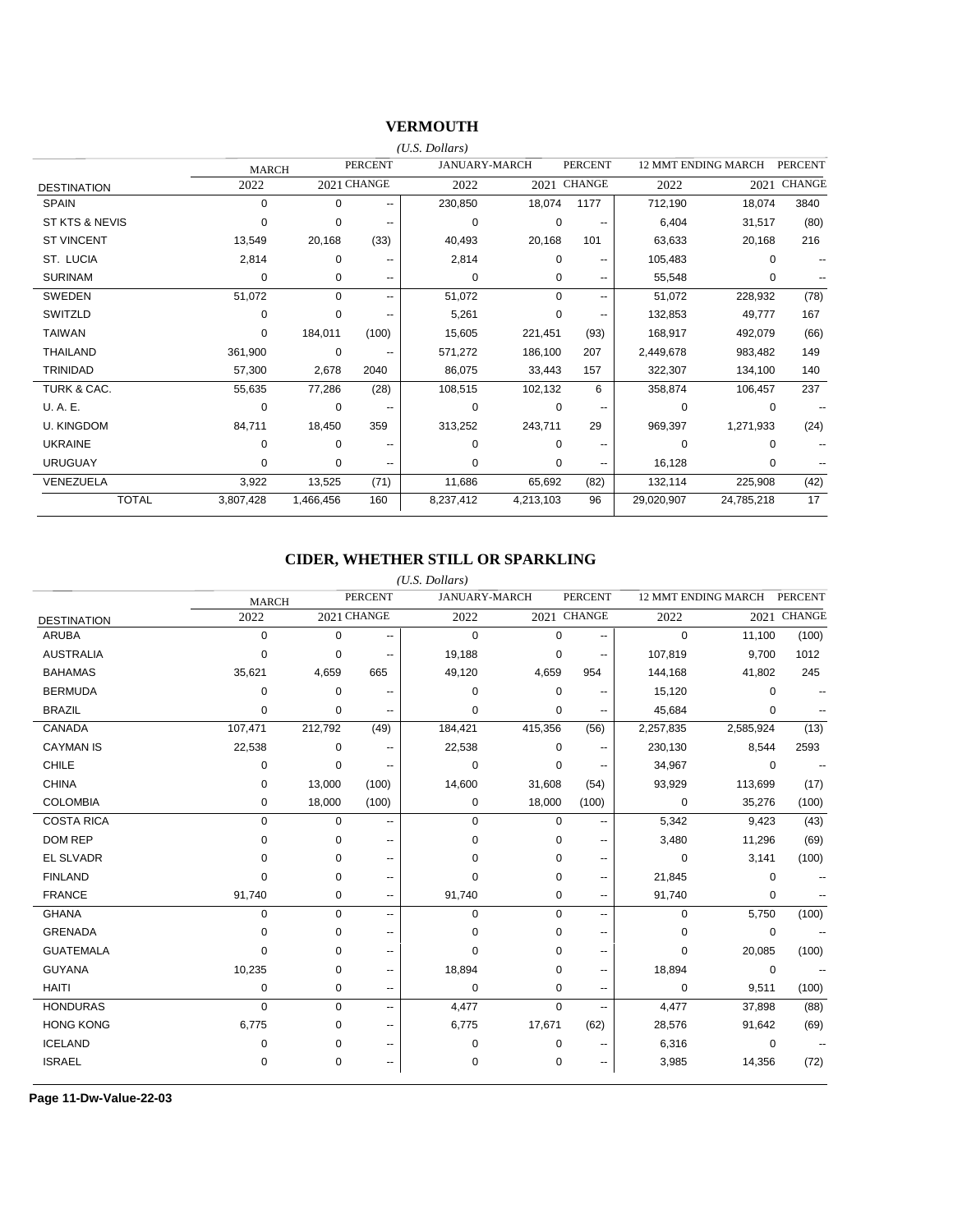### **CIDER, WHETHER STILL OR SPARKLING**

|                     |              |             |                | $(U.S.$ Dollars)     |             |                          |             |                     |                |
|---------------------|--------------|-------------|----------------|----------------------|-------------|--------------------------|-------------|---------------------|----------------|
|                     | <b>MARCH</b> |             | <b>PERCENT</b> | <b>JANUARY-MARCH</b> |             | <b>PERCENT</b>           |             | 12 MMT ENDING MARCH | <b>PERCENT</b> |
| <b>DESTINATION</b>  | 2022         |             | 2021 CHANGE    | 2022                 |             | 2021 CHANGE              | 2022        | 2021                | <b>CHANGE</b>  |
| <b>ITALY</b>        | $\mathbf 0$  | $\mathbf 0$ | $\overline{a}$ | $\mathbf 0$          | $\mathbf 0$ | $-$                      | 28,177      | $\mathbf 0$         |                |
| <b>JAMAICA</b>      | 0            | 0           | --             | $\Omega$             | 0           | ۰.                       | $\mathbf 0$ | 0                   |                |
| <b>JAPAN</b>        | 0            | $\Omega$    | ۰.             | $\Omega$             | 0           | $\overline{\phantom{a}}$ | 7,923       | 29,422              | (73)           |
| <b>JORDAN</b>       | 0            | 0           | --             | $\Omega$             | 0           | --                       | 0           | 2,814               | (100)          |
| KOREA, S.           | 0            | 74,880      | (100)          | 4,536                | 74,880      | (94)                     | 9,072       | 113,522             | (92)           |
| <b>MALAYSIA</b>     | 0            | 0           | ۰.             | 0                    | 0           | $\overline{\phantom{a}}$ | 47.385      | 161,110             | (71)           |
| <b>MEXICO</b>       | 0            | 24,486      | (100)          | 0                    | 24,486      | (100)                    | 156,145     | 130,379             | 20             |
| <b>NIGERIA</b>      | 3,200        | 0           | --             | 3,200                | 0           |                          | 57,514      | 106,960             | (46)           |
| <b>PANAMA</b>       | 0            | 3,340       | (100)          | 0                    | 3,340       | (100)                    | 151,600     | 57,940              | 162            |
| PERU                | 0            | 0           | --             | 0                    | 0           |                          | 8,000       | 0                   |                |
| <b>PHILIPPINES</b>  | 5,035        | 0           | --             | 5,035                | $\mathbf 0$ | $\overline{\phantom{a}}$ | 5,035       | 0                   |                |
| <b>SINT MAARTEN</b> | 0            | $\Omega$    | ۰.             | $\Omega$             | $\Omega$    | --                       | 0           | 29,981              | (100)          |
| ST KTS & NEVIS      | 0            | 0           | ۰.             | 0                    | 30,767      | (100)                    | 62,120      | 61,597              | -1             |
| <b>SWEDEN</b>       | 0            | $\mathbf 0$ | $\overline{a}$ | 0                    | 0           |                          | 0           | $\mathbf 0$         |                |
| <b>TAIWAN</b>       | 0            | 31,200      | (100)          | 0                    | 31,200      | (100)                    | 0           | 31,200              | (100)          |
| <b>THAILAND</b>     | 0            | $\mathbf 0$ | $\overline{a}$ | $\mathbf 0$          | 0           | --                       | 6,824       | 128,963             | (95)           |
| TURK & CAC.         | 0            | 0           | --             | $\Omega$             | $\Omega$    | $\overline{a}$           | 0           | 3,199               | (100)          |
| U.A.E.              | 0            | $\Omega$    | --             | 17,498               | $\Omega$    | $\overline{\phantom{a}}$ | 24,952      | $\Omega$            |                |
| <b>U. KINGDOM</b>   | 0            | 0           | --             | 43,649               | 87,308      | (50)                     | 607,924     | 491,803             | 24             |
| VENEZUELA           | 0            | 7,580       | (100)          | 10,110               | 15,228      | (34)                     | 69,104      | 66,249              | 4              |
| <b>TOTAL</b>        | 282,615      | 389,937     | (28)           | 495,781              | 754,503     | (34)                     | 4,356,082   | 4,424,286           | (2)            |

#### **OTHER FERMENTED ALCOHOL BEVERAGES**

|                    |              |           |                          | $(U.S.$ Dollars) |                      |                |            |                     |                |
|--------------------|--------------|-----------|--------------------------|------------------|----------------------|----------------|------------|---------------------|----------------|
|                    | <b>MARCH</b> |           | <b>PERCENT</b>           |                  | <b>JANUARY-MARCH</b> | <b>PERCENT</b> |            | 12 MMT ENDING MARCH | <b>PERCENT</b> |
| <b>DESTINATION</b> | 2022         |           | 2021 CHANGE              | 2022             |                      | 2021 CHANGE    | 2022       |                     | 2021 CHANGE    |
| <b>ANGUILLA</b>    | 0            | 0         | $\overline{\phantom{a}}$ | 0                | 0                    | ۰.             | 6,871      | 7,882               | (13)           |
| <b>ANTIGUA</b>     | 4,148        | 13,444    | (69)                     | 15,624           | 24,191               | (35)           | 55,230     | 66,629              | (17)           |
| <b>ARGENTINA</b>   | 0            | 0         |                          | $\Omega$         | 0                    |                | 27,291     | 0                   |                |
| <b>ARUBA</b>       | 35,082       | 10,162    | 245                      | 56,936           | 53,958               | 6              | 427,695    | 223,610             | 91             |
| <b>AUSTRALIA</b>   | 0            | 0         | $\overline{\phantom{a}}$ | 0                | 7,603                | (100)          | 65,224     | 7,603               | 758            |
| <b>BAHAMAS</b>     | 119,054      | 27,603    | 331                      | 225,977          | 160,231              | 41             | 819,211    | 307,720             | 166            |
| <b>BAHRAIN</b>     | 0            | 0         | $\qquad \qquad \cdots$   | 0                | $\mathbf 0$          |                | 0          | 25,220              | (100)          |
| <b>BARBADOS</b>    | 0            | 5,040     | (100)                    | 85,310           | 5,040                | 1593           | 230,287    | 111,416             | 107            |
| <b>BELGIUM</b>     | 0            | 35,851    | (100)                    | 0                | 35,851               | (100)          | 159,229    | 96,249              | 65             |
| <b>BELIZE</b>      | 0            | 0         |                          | 9,900            | 0                    |                | 35,643     | 34,569              | 3              |
| <b>BERMUDA</b>     | 0            | 11,520    | (100)                    | 21,279           | 15,000               | 42             | 63,737     | 49,635              | 28             |
| <b>BR VRGN IS</b>  | 20,616       | 43,886    | (53)                     | 56,508           | 113,006              | (50)           | 518,574    | 274,126             | 89             |
| <b>BRAZIL</b>      | $\Omega$     | 0         |                          | 61,571           | 132,916              | (54)           | 283,566    | 320,104             | (11)           |
| <b>CAMBODIA</b>    | 10,685       | 0         | $\qquad \qquad \cdots$   | 10,685           | $\Omega$             | --             | 13,816     | 2,947               | 369            |
| CAMEROON           | 0            | 0         | --                       | 0                | 0                    | $-$            | 0          | 0                   |                |
| CANADA             | 1,890,058    | 1,576,758 | 20                       | 3,707,316        | 3,564,049            | 4              | 17,893,214 | 19,103,589          | (6)            |
| <b>CAYMAN IS</b>   | 40,122       | 0         | ۰.                       | 43,842           | 15,990               | 174            | 108,068    | 130.544             | (17)           |
| <b>CHILE</b>       | 0            | 3,312     | (100)                    | 0                | 56,554               | (100)          | 7,957      | 71,554              | (89)           |
| <b>CHINA</b>       | 41,254       | 61,394    | (33)                     | 169,734          | 61,394               | 176            | 1,192,408  | 235,447             | 406            |
| <b>COLOMBIA</b>    | 0            | 0         |                          | 91,227           | 41,004               | 122            | 220,782    | 130,155             | 70             |

**Page 12-Dw-Value-22-03**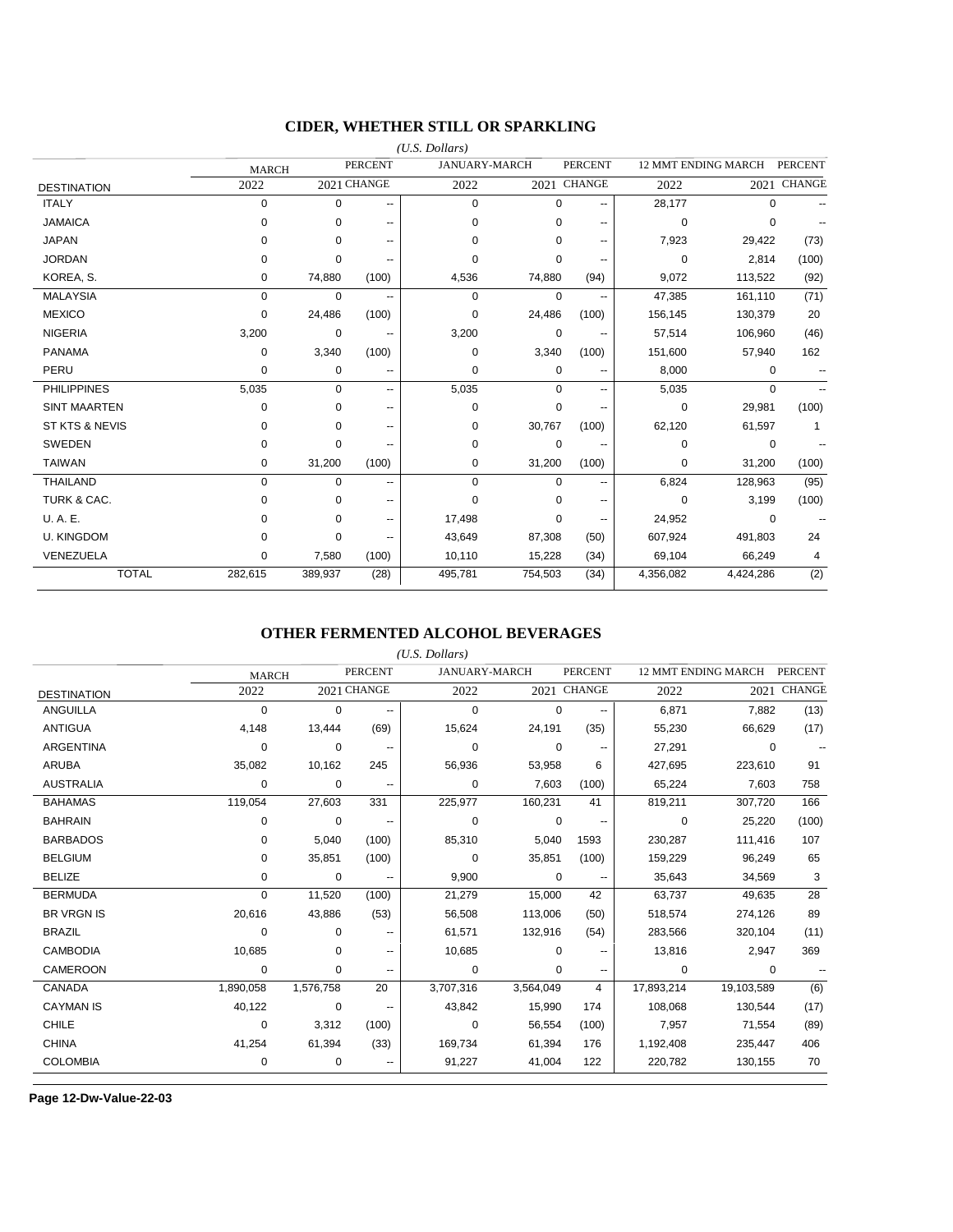### **OTHER FERMENTED ALCOHOL BEVERAGES**

|                    |              |             |                          | $(U.S.$ Dollars) |               |                          |             |                     |                          |
|--------------------|--------------|-------------|--------------------------|------------------|---------------|--------------------------|-------------|---------------------|--------------------------|
|                    | <b>MARCH</b> |             | <b>PERCENT</b>           |                  | JANUARY-MARCH | <b>PERCENT</b>           |             | 12 MMT ENDING MARCH | <b>PERCENT</b>           |
| <b>DESTINATION</b> | 2022         |             | 2021 CHANGE              | 2022             |               | 2021 CHANGE              | 2022        |                     | 2021 CHANGE              |
| <b>COSTA RICA</b>  | 53,202       | 8,181       | 550                      | 80,796           | 11,115        | 627                      | 235,610     | 65,311              | 261                      |
| <b>CURACAO</b>     | $\mathbf 0$  | 0           | $\overline{a}$           | 0                | 12,134        | (100)                    | 103,113     | 89,975              | 15                       |
| <b>CYPRUS</b>      | 12,102       | 0           | $\overline{\phantom{a}}$ | 22,432           | 0             |                          | 34,402      | 6,249               | 451                      |
| <b>DENMARK</b>     | 0            | 0           | $\overline{\phantom{a}}$ | $\mathbf 0$      | 0             | $\overline{a}$           | 0           | 23,760              | (100)                    |
| <b>DJIBOUTI</b>    | 0            | 0           | $\overline{\phantom{a}}$ | 0                | 0             | $\overline{a}$           | 0           | 0                   | $\overline{\phantom{a}}$ |
| <b>DOM REP</b>     | 9,086        | 4,680       | 94                       | 9,086            | 102,463       | (91)                     | 315,258     | 490,217             | (36)                     |
| <b>DOMINICA</b>    | 0            | 0           | --                       | $\mathbf 0$      | $\pmb{0}$     | $\overline{\phantom{a}}$ | 8,386       | 8,331               | $\overline{1}$           |
| <b>ECUADOR</b>     | 3,873        | 0           | $\overline{\phantom{a}}$ | 3,873            | 0             | $\sim$                   | 73,031      | 88,276              | (17)                     |
| EL SLVADR          | 0            | 6,627       | (100)                    | 12,604           | 9,736         | 29                       | 12,604      | 15,277              | (17)                     |
| FIJI               | 2,674        | 0           | --                       | 2,674            | 0             | н.                       | 2,674       | 0                   | ۰.                       |
| FR POLY            | 0            | 0           | $\overline{\phantom{a}}$ | 8,920            | $\pmb{0}$     | $\sim$                   | 8,920       | $\mathbf 0$         |                          |
| <b>FRANCE</b>      | 26,966       | 0           | $\overline{\phantom{a}}$ | 73,714           | 115,265       | (36)                     | 554,747     | 444,624             | 25                       |
| <b>GEORGIA</b>     | 0            | 0           | $\overline{\phantom{a}}$ | 0                | 0             | $\overline{a}$           | 8,474       | 0                   |                          |
| <b>GERMANY</b>     | 116,804      | 3,220       | 3527                     | 240,859          | 238,764       | 1                        | 886,581     | 887,190             | $\mathbf 0$              |
| <b>GHANA</b>       | 0            | 0           | $\overline{\phantom{a}}$ | $\mathbf 0$      | 0             |                          | 6,000       | 43,051              | (86)                     |
| GREECE             | $\pmb{0}$    | $\pmb{0}$   | Ξ.                       | 6,982            | 4,986         | 40                       | 32,312      | 4,986               | 548                      |
| <b>GRENADA</b>     | 13,430       | $\pmb{0}$   | $\overline{\phantom{a}}$ | 13,430           | $\pmb{0}$     |                          | 42,401      | 19,311              | 120                      |
| <b>GUADELOUPE</b>  | $\mathbf 0$  | 0           | --                       | 8,279            | 0             | $\overline{\phantom{a}}$ | 16,937      | $\mathbf 0$         |                          |
| <b>GUATEMALA</b>   | 45,274       | 12,019      | 277                      | 160,167          | 20,542        | 680                      | 586,233     | 137,413             | 327                      |
| <b>GUYANA</b>      | 0            | 0           | $\overline{\phantom{a}}$ | $\pmb{0}$        | $\pmb{0}$     | н.                       | 12,969      | 0                   |                          |
| <b>HAITI</b>       | $\pmb{0}$    | $\mathbf 0$ | --                       | $\mathbf 0$      | $\mathbf 0$   | $\overline{\phantom{a}}$ | 15,267      | $\mathbf 0$         |                          |
| <b>HONDURAS</b>    | 0            | 44,691      | (100)                    | $\mathbf 0$      | 92,275        | (100)                    | 899,063     | 213,077             | 322                      |
| <b>HONG KONG</b>   | 4,668        | 0           | $\overline{\phantom{a}}$ | 13,668           | $\mathbf 0$   | $\overline{\phantom{a}}$ | 57,371      | 11,100              | 417                      |
| <b>HUNGARY</b>     | 82,398       | 130,773     | (37)                     | 82,398           | 161,769       | (49)                     | 187,252     | 241,510             | (22)                     |
| <b>INDIA</b>       | 21,082       | 0           | $\overline{a}$           | 21,082           | 0             | $\overline{a}$           | 44,253      | 15,203              | 191                      |
| <b>INDONESIA</b>   | 0            | $\pmb{0}$   | $\overline{a}$           | $\mathbf 0$      | $\mathbf 0$   | $\sim$                   | 10,579      | 25,474              | (58)                     |
| <b>ISRAEL</b>      | 0            | 0           | $\overline{\phantom{a}}$ | 16,308           | 7,930         | 106                      | 115,183     | 37,081              | 211                      |
| <b>ITALY</b>       | 9,401        | 5,509       | 71                       | 27,064           | 15,573        | 74                       | 141,522     | 61,995              | 128                      |
| <b>JAMAICA</b>     | 49,946       | 0           | --                       | 49,946           | 11,888        | 320                      | 199,672     | 36,747              | 443                      |
| <b>JAPAN</b>       | 3,224        | 7,650       | (58)                     | 3,224            | 22,650        | (86)                     | 429,732     | 53,010              | 711                      |
| <b>KENYA</b>       | 0            | 0           | --                       | $\mathbf 0$      | $\pmb{0}$     | $\sim$                   | 7,630       | $\mathbf 0$         |                          |
| <b>KIRIBATI</b>    | 0            | 0           | $\overline{\phantom{a}}$ | $\mathbf 0$      | 0             | $\sim$                   | $\mathbf 0$ | 25,544              | (100)                    |
| KOREA, S.          | 764,237      | 269,703     | 183                      | 1,154,961        | 453,191       | 155                      | 2,727,947   | 2,105,572           | 30                       |
| LAOS               | 15,782       | 0           | $\overline{\phantom{a}}$ | 15,782           | 9,965         | 58                       | 26,254      | 17,033              | 54                       |
| <b>MACAO</b>       | 0            | 0           | $\overline{\phantom{a}}$ | $\mathbf 0$      | $\mathbf 0$   | $\sim$                   | $\mathbf 0$ | 8,406               | (100)                    |
| <b>MALAYSIA</b>    | 0            | 0           |                          | 9,010            | 0             |                          | 88,811      | $\pmb{0}$           |                          |
| MALI               | 0            | 0           |                          | 0                | 0             |                          | 0           | $\pmb{0}$           | $\ddotsc$                |
| <b>MARTINQ</b>     | 0            | 3,497       | (100)                    | $\pmb{0}$        | 6,294         | (100)                    | 12,408      | 16,120              | (23)                     |
| <b>MEXICO</b>      | 163,108      | 97,642      | 67                       | 323,878          | 194,239       | 67                       | 1,170,307   | 1,054,113           | 11                       |
| <b>MICRONS</b>     | 0            | 3,973       | (100)                    | 0                | 3,973         | (100)                    | 0           | 3,973               | (100)                    |
| <b>MONGOLIA</b>    | 0            | 3,072       | (100)                    | $\mathbf 0$      | 3,072         | (100)                    | 11,610      | 7,167               | 62                       |
| <b>MONTENEGRO</b>  | 0            | 0           |                          | $\pmb{0}$        | $\pmb{0}$     |                          | 15,000      | $\pmb{0}$           |                          |
|                    |              |             |                          |                  |               |                          |             |                     | ۰.                       |
| <b>MOROCCO</b>     | 9,764        | 0           |                          | 9,764            | 0             |                          | 16,204      | 0                   |                          |
| N. ZEALAND         | 0            | 0           | ۰.                       | 49,109           | 0             | $\overline{\phantom{a}}$ | 49,109      | 29,178              | 68                       |
| <b>NETHLDS</b>     | 0            | 28,367      | (100)                    | 15,776           | 28,367        | (44)                     | 105,077     | 124,184             | (15)                     |
| <b>NICARAGUA</b>   | $\pmb{0}$    | 0           |                          | 0                | 0             |                          | 3,900       | $\mathbf 0$         |                          |
| <b>NIGERIA</b>     | 7,838        | 10,550      | (26)                     | 7,838            | 33,157        | (76)                     | 244,577     | 195,927             | 25                       |

**Page 13-Dw-Value-22-03**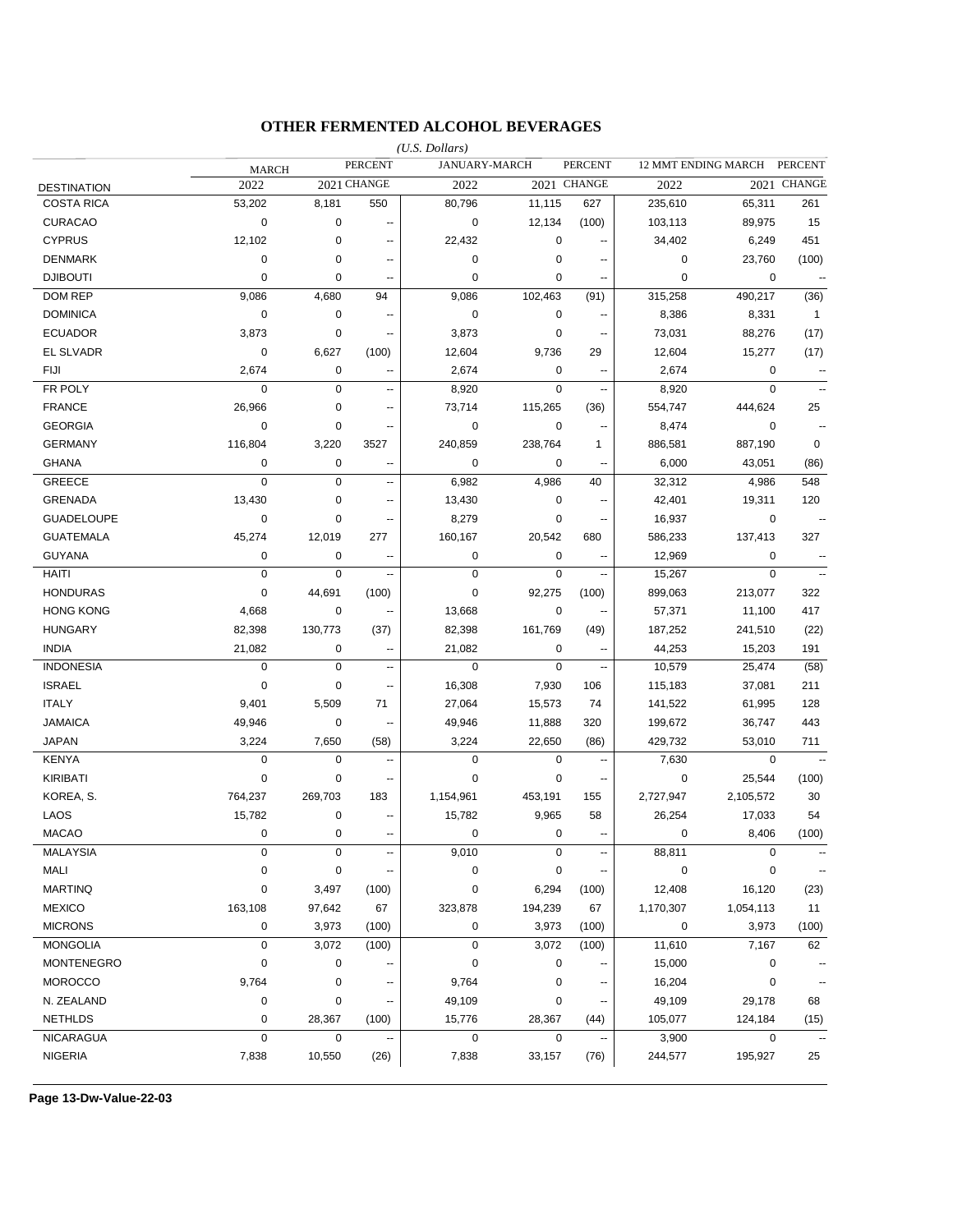### **OTHER FERMENTED ALCOHOL BEVERAGES**

|                    |              |             |                          | $(U.S.$ Dollars) |                      |                          |             |                     |                |
|--------------------|--------------|-------------|--------------------------|------------------|----------------------|--------------------------|-------------|---------------------|----------------|
|                    | <b>MARCH</b> |             | <b>PERCENT</b>           |                  | <b>JANUARY-MARCH</b> | <b>PERCENT</b>           |             | 12 MMT ENDING MARCH | <b>PERCENT</b> |
| <b>DESTINATION</b> | 2022         |             | 2021 CHANGE              | 2022             |                      | 2021 CHANGE              | 2022        | 2021                | <b>CHANGE</b>  |
| <b>OMAN</b>        | $\mathbf 0$  | $\mathbf 0$ | Ξ.                       | $\mathbf 0$      | $\mathbf 0$          | $\overline{\phantom{a}}$ | $\mathbf 0$ | 12,444              | (100)          |
| PALAU              | $\mathbf 0$  | $\mathbf 0$ | $\overline{a}$           | $\mathbf 0$      | $\pmb{0}$            | $\sim$                   | 2,681       | 3,818               | (30)           |
| <b>PANAMA</b>      | 24,799       | 4,869       | 409                      | 24,799           | 4,869                | 409                      | 125,720     | 233,660             | (46)           |
| PARAGUAY           | $\mathbf 0$  | $\mathbf 0$ | $\overline{a}$           | $\mathbf 0$      | $\mathbf 0$          | $\sim$                   | 17,571      | $\mathbf 0$         |                |
| PERU               | 16,730       | $\mathbf 0$ |                          | 29,490           | 7,363                | 301                      | 71,398      | 86,007              | (17)           |
| <b>PHILIPPINES</b> | 0            | 54,108      | (100)                    | 33,481           | 108,774              | (69)                     | 516,947     | 685,065             | (25)           |
| <b>POLAND</b>      | $\mathbf 0$  | $\mathbf 0$ |                          | 17,579           | $\mathbf 0$          |                          | 35,883      | $\mathbf 0$         |                |
| <b>PORTUGAL</b>    | 39,540       | 0           | --                       | 39,540           | 0                    | $\ddot{\phantom{1}}$     | 39,540      | 20,083              | 97             |
| QATAR              | 0            | 3,500       | (100)                    | $\mathbf 0$      | 3,500                | (100)                    | 11,419      | 6,830               | 67             |
| <b>ROMANIA</b>     | 0            | $\mathbf 0$ | --                       | $\mathbf 0$      | 60,183               | (100)                    | 26,916      | 64,213              | (58)           |
| <b>SINGAPORE</b>   | $\mathbf 0$  | 347,732     | (100)                    | 20,756           | 482,298              | (96)                     | 220,858     | 1,102,297           | (80)           |
| SINT MAARTEN       | 37,972       | 17,413      | 118                      | 64,086           | 69,303               | (8)                      | 266,188     | 166,252             | 60             |
| <b>SPAIN</b>       | $\mathbf 0$  | 0           | $\overline{\phantom{a}}$ | 75,551           | 0                    | $\sim$                   | 299,075     | 189,248             | 58             |
| <b>SRI LANKA</b>   | $\mathbf 0$  | $\mathbf 0$ | $\overline{a}$           | 3,403            | $\mathbf 0$          | $\sim$                   | 12,208      | $\mathbf 0$         |                |
| ST KTS & NEVIS     | 0            | 0           | --                       | 0                | $\mathbf 0$          | $\overline{\phantom{a}}$ | 26,169      | 0                   |                |
| <b>ST VINCENT</b>  | 0            | $\Omega$    |                          | $\Omega$         | 9,130                | (100)                    | 4,435       | 19,911              | (78)           |
| ST. LUCIA          | $\mathbf 0$  | 2,750       | (100)                    | 41,994           | 21,164               | 98                       | 73,461      | 39,578              | 86             |
| <b>SURINAM</b>     | 0            | 21,027      | (100)                    | $\mathbf 0$      | 36,058               | (100)                    | $\mathbf 0$ | 48,493              | (100)          |
| SWEDEN             | $\Omega$     | 0           |                          | $\Omega$         | $\mathbf 0$          | $\overline{\phantom{a}}$ | 3,815       | 37,371              | (90)           |
| SWITZLD            | 17,160       | 0           | ۰.                       | 51,306           | 5,765                | 790                      | 106,518     | 64,494              | 65             |
| <b>TAIWAN</b>      | $\mathbf 0$  | $\Omega$    | $\overline{\phantom{a}}$ | $\mathbf 0$      | 5,884                | (100)                    | 34,648      | 348,905             | (90)           |
| <b>THAILAND</b>    | $\mathbf 0$  | $\mathbf 0$ | $\overline{a}$           | $\mathbf 0$      | $\mathbf 0$          |                          | $\mathbf 0$ | 53,412              | (100)          |
| TRINIDAD           | 77,706       | 25,000      | 211                      | 92,226           | 50,094               | 84                       | 210,686     | 151,201             | 39             |
| TURK & CAC.        | 13,543       | $\pmb{0}$   | $\sim$                   | 38,010           | 7,460                | 410                      | 108,821     | 7,460               | 1359           |
| <b>TURKEY</b>      | 30,131       | 0           | --                       | 30,131           | 48,621               | (38)                     | 75,866      | 71,775              | 6              |
| U.A.E.             | $\mathbf 0$  | $\Omega$    | --                       | $\mathbf 0$      | 13,509               | (100)                    | 11,188      | 125,952             | (91)           |
| <b>U. KINGDOM</b>  | 166,451      | 22,960      | 625                      | 237,300          | 84,613               | 180                      | 1,092,361   | 500,575             | 118            |
| VENEZUELA          | 35,307       | 0           | $\overline{a}$           | 42,147           | 50,251               | (16)                     | 239,216     | 373,493             | (36)           |
| <b>VIETNAM</b>     | $\mathbf 0$  | $\mathbf 0$ | $\overline{a}$           | 0                | $\pmb{0}$            | $\overline{a}$           | 7,106       | 268,098             | (97)           |
| <b>ZAMBIA</b>      | 6,606        | 0           | --                       | 6,606            | 0                    | $\overline{\phantom{a}}$ | 10,825      | 0                   |                |
| <b>ZIMBABWE</b>    | 0            | $\Omega$    | Ξ.                       | $\Omega$         | $\Omega$             | $\ddotsc$                | 8,125       | $\Omega$            |                |
| <b>TOTAL</b>       | 4,041,823    | 2,928,483   | 38                       | 7,847,938        | 6,914,974            | 13                       | 35,307,827  | 32,486,019          | 9              |

**BEER**

*(U.S. Dollars)*

|                    | <b>MARCH</b> |          | <b>PERCENT</b>           |             | <b>JANUARY-MARCH</b> | <b>PERCENT</b> |           | <b>12 MMT ENDING MARCH</b> | <b>PERCENT</b> |
|--------------------|--------------|----------|--------------------------|-------------|----------------------|----------------|-----------|----------------------------|----------------|
| <b>DESTINATION</b> | 2022         |          | 2021 CHANGE              | 2022        |                      | 2021 CHANGE    | 2022      | 2021                       | <b>CHANGE</b>  |
| <b>AFGHAN</b>      |              | 0        | $\sim$ $\sim$            | $\mathbf 0$ | 0                    | $\sim$ $\sim$  |           | $\Omega$                   |                |
| ANGUILLA           | 18.059       | 2.739    | 559                      | 47,715      | 16.954               | 181            | 161.198   | 146.222                    | 10             |
| <b>ANTIGUA</b>     |              | $\Omega$ | $-$                      | 0           | $\Omega$             | $- -$          |           | 0                          |                |
| <b>ARGENTINA</b>   | 122.304      | 36,288   | 237                      | 291,648     | 101.654              | 187            | 750.052   | 424,550                    | 77             |
| <b>ARUBA</b>       | 157.642      | 29,309   | 438                      | 325,767     | 214,855              | 52             | 1,831,057 | 711.930                    | 157            |
| <b>AUSTRALIA</b>   | 122,013      | 358,088  | (66)                     | 552,067     | 995,440              | (45)           | 3,212,561 | 4,107,159                  | (22)           |
| <b>BAHAMAS</b>     | 60,000       | 553,184  | (89)                     | 1,223,917   | 1,886,877            | (35)           | 9,092,420 | 4,783,177                  | 90             |
| <b>BAHRAIN</b>     | 30.000       | 0        | $\overline{\phantom{a}}$ | 60.000      | 30.000               | 100            | 142.500   | 210.000                    | (32)           |
| <b>BANGLADESH</b>  | $\Omega$     | 0        | $\overline{\phantom{a}}$ | 0           | 0                    | $- -$          | 10,578    | 0                          |                |
|                    |              |          |                          |             |                      |                |           |                            |                |

**Page 14-Dw-Value-22-03**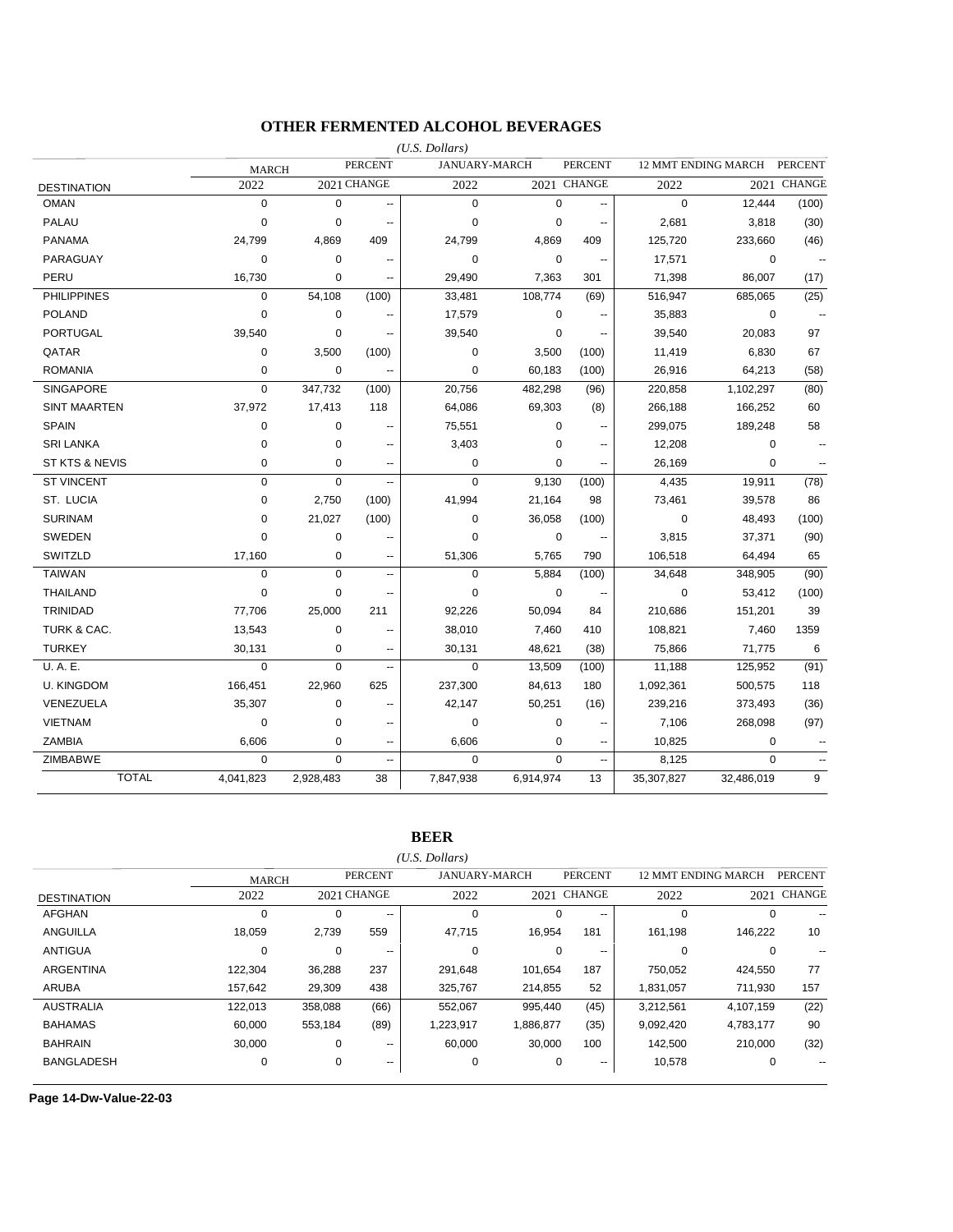|                    |             |             |                          | $(U.S.$ Dollars) |             |                          |             |                     |                          |
|--------------------|-------------|-------------|--------------------------|------------------|-------------|--------------------------|-------------|---------------------|--------------------------|
|                    | MARCH       |             | <b>PERCENT</b>           | JANUARY-MARCH    |             | <b>PERCENT</b>           |             | 12 MMT ENDING MARCH | <b>PERCENT</b>           |
| <b>DESTINATION</b> | 2022        |             | 2021 CHANGE              | 2022             |             | 2021 CHANGE              | 2022        |                     | 2021 CHANGE              |
| <b>BARBADOS</b>    | 12,157      | 3,264       | 272                      | 44,761           | 6,114       | 632                      | 70,016      | 6,114               | 1045                     |
| <b>BELGIUM</b>     | 339,945     | 88,251      | 285                      | 563,326          | 739,164     | (24)                     | 2,649,676   | 2,079,878           | 27                       |
| <b>BELIZE</b>      | 0           | 0           | --                       | 50,150           | 0           | $\sim$                   | 126,267     | 30,000              | 321                      |
| <b>BERMUDA</b>     | 81,560      | 58,205      | 40                       | 241,091          | 220,604     | 9                        | 1,200,104   | 885,501             | 36                       |
| <b>BOLIVIA</b>     | 0           | 0           | --                       | 0                | 0           | $\ddot{\phantom{1}}$     | 120,000     | 90,000              | 33                       |
| <b>BR VRGN IS</b>  | 36,225      | 13,429      | 170                      | 104,758          | 145,507     | (28)                     | 955,938     | 599,291             | 60                       |
| <b>BRAZIL</b>      | 30,000      | 930,000     | (97)                     | 594,632          | 2,690,541   | (78)                     | 5,511,563   | 3,861,767           | 43                       |
| CANADA             | 9,331,708   | 6,365,893   | 47                       | 17,211,378       | 12,518,365  | 37                       | 67,320,736  | 49,108,572          | 37                       |
| <b>CAYMAN IS</b>   | 311,156     | 139,501     | 123                      | 818,278          | 458,236     | 79                       | 2,890,569   | 2,485,119           | 16                       |
| CHILE              | 21,964,590  | 20,822,376  | 5                        | 47,231,436       | 63,887,764  | (26)                     | 161,565,028 | 178,627,373         | (10)                     |
| <b>CHINA</b>       | 1,488,816   | 819,274     | 82                       | 3,758,330        | 1,742,605   | 116                      | 15,604,402  | 13,532,423          | 15                       |
| <b>COLOMBIA</b>    | 996,674     | 900,000     | 11                       | 2,762,557        | 3,505,000   | (21)                     | 5,918,930   | 4,776,317           | 24                       |
| <b>COSTA RICA</b>  | 1,925,205   | 1,819,462   | 6                        | 3,451,296        | 3,520,206   | (2)                      | 14,615,126  | 10,124,717          | 44                       |
| <b>CUBA</b>        | 0           | 0           | ٠.                       | 0                | 0           | $\overline{\phantom{a}}$ | 0           | 70,656              | (100)                    |
| <b>CURACAO</b>     | 437,602     | 189,873     | 130                      | 953,268          | 544,002     | 75                       | 3,095,471   | 2,078,250           | 49                       |
| <b>CYPRUS</b>      | $\mathbf 0$ | $\mathbf 0$ | --                       | $\mathbf 0$      | $\mathbf 0$ | $\overline{\phantom{a}}$ | 330,000     | 150,000             | 120                      |
| <b>CZECH REP</b>   | $\pmb{0}$   | 3,808       | (100)                    | 3,167            | 3,808       | (17)                     | 40,643      | 35,670              | 14                       |
| <b>DENMARK</b>     | 379,076     | 409,616     | (7)                      | 673,523          | 815,625     | (17)                     | 3,722,698   | 4,286,352           | (13)                     |
| <b>DOM REP</b>     | 1,172,225   | 437,350     | 168                      | 6,581,428        | 1,225,213   | 437                      | 18,983,745  | 5,595,223           | 239                      |
| <b>ECUADOR</b>     | 122,558     | 0           | $\ddotsc$                | 1,022,558        | 0           | $\ddotsc$                | 2,975,105   | 15,184              | 19494                    |
| <b>EL SLVADR</b>   | 3,655,152   | 1,204,944   | 203                      | 11,017,500       | 1,569,031   | 602                      | 21,218,162  | 4,071,584           | 421                      |
| EQ. GUINEA         | $\mathbf 0$ | 0           | $\overline{\phantom{a}}$ | 0                | 0           | $\overline{\phantom{a}}$ | 0           | 0                   |                          |
| <b>FINLAND</b>     | 0           | 32,725      | (100)                    | 28,980           | 88,908      | (67)                     | 310,261     | 299,360             | 4                        |
| FR POLY            | 0           | 30,000      | (100)                    | $\mathbf 0$      | 60,000      | (100)                    | 131,355     | 120,000             | 9                        |
| <b>FRANCE</b>      | 33,434      | 286,874     | (88)                     | 125,624          | 732,740     | (83)                     | 2,281,962   | 4,443,740           | (49)                     |
| <b>GEORGIA</b>     | $\pmb{0}$   | $\mathbf 0$ | $\ddot{\phantom{0}}$     | $\mathbf 0$      | 0           | $\ddot{\phantom{1}}$     | 2,596       | 0                   |                          |
| <b>GERMANY</b>     | 4,720       | 35,906      | (87)                     | 127,869          | 82,679      | 55                       | 514,483     | 233,410             | 120                      |
| <b>GHANA</b>       | 120,000     | 60,000      | 100                      | 180,000          | 150,000     | 20                       | 368,500     | 210,000             | 75                       |
| <b>GREECE</b>      | 0           | 0           | $\overline{a}$           | 0                | 0           | $\overline{\phantom{a}}$ | 65,475      | 0                   | $\overline{a}$           |
| <b>GRENADA</b>     | 0           | 0           | $\sim$                   | 0                | 0           | $\sim$                   | 2,706       | 0                   | $\overline{a}$           |
| <b>GUADELOUPE</b>  | $\mathbf 0$ | $\mathbf 0$ | Ξ.                       | $\overline{0}$   | $\Omega$    | $\ddot{\phantom{a}}$     | $\mathbf 0$ | 21,330              | (100)                    |
| <b>GUATEMALA</b>   | 1,845,174   | 660,000     | 180                      | 4,335,174        | 1,560,000   | 178                      | 9,798,691   | 29,079,360          | (66)                     |
| <b>GUYANA</b>      | 308,516     | 0           | $\overline{\phantom{a}}$ | 368,516          | 0           | $\overline{\phantom{a}}$ | 629,872     | 70,084              | 799                      |
| <b>HAITI</b>       | $\mathbf 0$ | 0           | ٠.                       | $\mathbf 0$      | $\pmb{0}$   | $\overline{\phantom{a}}$ | 144,985     | 0                   |                          |
| <b>HONDURAS</b>    | 12,985,432  | 13,732,436  | (5)                      | 21,209,416       | 29,982,301  | (29)                     | 108,168,926 | 83,434,664          | 30                       |
| <b>HONG KONG</b>   | 0           | 35,442      | (100)                    | 65,125           | 120,483     | (46)                     | 743,271     | 829,880             | (10)                     |
| <b>HUNGARY</b>     | $\pmb{0}$   | $\pmb{0}$   |                          | $\pmb{0}$        | $\pmb{0}$   |                          | 3,164       | $\pmb{0}$           | $\overline{\phantom{a}}$ |
| <b>ICELAND</b>     | 167,520     | 10,236      | 1537                     | 421,709          | 26,924      | 1466                     | 1,059,111   | 109,176             | 870                      |
| <b>INDONESIA</b>   | 0           | $\pmb{0}$   |                          | 0                | 0           |                          | 70,071      | 35,011              | 100                      |
| <b>IRAQ</b>        | $\pmb{0}$   | $\mathbf 0$ | --                       | $\pmb{0}$        | $\pmb{0}$   | $\overline{\phantom{a}}$ | $\mathbf 0$ | 1,302,318           | (100)                    |
| <b>IRELAND</b>     | 109,215     | 167,967     | (35)                     | 231,240          | 429,903     | (46)                     | 2,771,969   | 2,174,992           | 27                       |
| <b>ISRAEL</b>      | $\pmb{0}$   | $\pmb{0}$   | --                       | $\pmb{0}$        | $\pmb{0}$   | $\overline{\phantom{a}}$ | 150,000     | 65,699              | 128                      |
| <b>ITALY</b>       | 353,442     | 117,393     | 201                      | 522,585          | 285,280     | 83                       | 2,431,513   | 1,177,685           | 106                      |
| <b>JAMAICA</b>     | $\pmb{0}$   | $\pmb{0}$   | $\overline{\phantom{a}}$ | 5,972            | 14,630      | (59)                     | 94,361      | 25,779              | 266                      |
| <b>JAPAN</b>       | 1,328,513   | 1,778,026   | (25)                     | 4,389,638        | 3,351,283   | 31                       | 22,166,609  | 27,738,080          | (20)                     |
| <b>JORDAN</b>      | 0           | $\mathbf 0$ |                          | $\mathbf 0$      | 0           |                          | 220,389     | 90,000              | 145                      |
| <b>KENYA</b>       | $\pmb{0}$   | 0           | ۰.                       | $\mathbf 0$      | $\pmb{0}$   | --                       | 0           | 30,000              | (100)                    |
|                    |             |             |                          |                  |             |                          |             |                     |                          |

**Page 15-Dw-Value-22-03**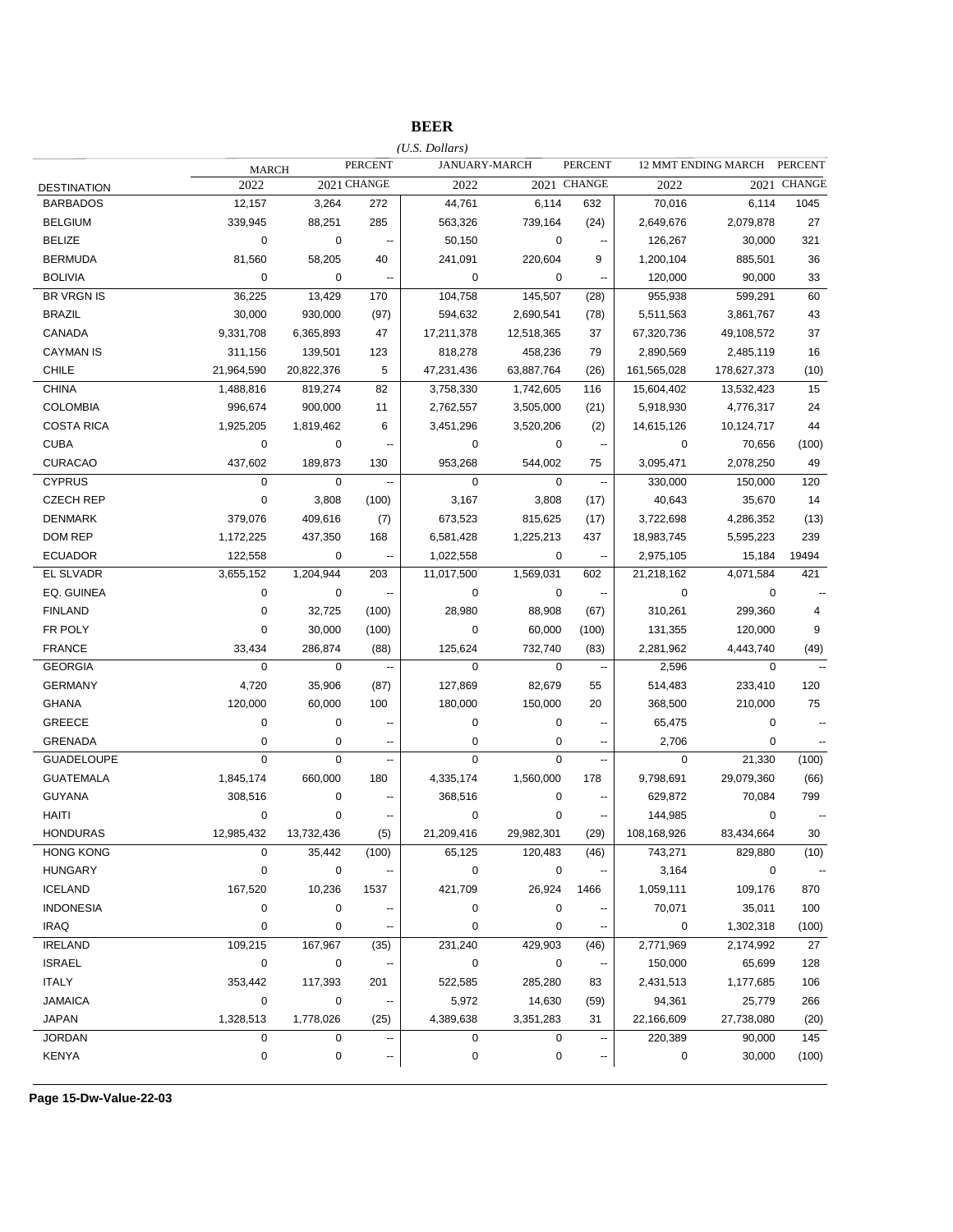## **BEER**

|                     |              |             |                          | $(U.S.$ Dollars) |               |                          |             |                     | <b>PERCENT</b>           |
|---------------------|--------------|-------------|--------------------------|------------------|---------------|--------------------------|-------------|---------------------|--------------------------|
|                     | <b>MARCH</b> |             | <b>PERCENT</b>           |                  | JANUARY-MARCH | <b>PERCENT</b>           |             | 12 MMT ENDING MARCH |                          |
| <b>DESTINATION</b>  | 2022         |             | 2021 CHANGE              | 2022             |               | 2021 CHANGE              | 2022        |                     | 2021 CHANGE              |
| <b>KIRIBATI</b>     | $\pmb{0}$    | $\mathbf 0$ | $\ddotsc$                | $\mathbf 0$      | $\mathbf 0$   | $\overline{\phantom{a}}$ | 21,000      | 29,900              | (30)                     |
| KOREA, S.           | 1,586,617    | 3,183,202   | (50)                     | 4,316,381        | 6,375,332     | (32)                     | 30,486,892  | 52,488,830          | (42)                     |
| <b>KUWAIT</b>       | 0            | 0           | --                       | $\mathbf 0$      | 0             | $\overline{\phantom{a}}$ | 0           | 240,000             | (100)                    |
| LATVIA              | 0            | 60,000      | (100)                    | $\mathbf 0$      | 90,000        | (100)                    | 120,766     | 201,442             | (40)                     |
| LITHUANIA           | 28,224       | 22,610      | 25                       | 28,224           | 22,610        | 25                       | 92,852      | 22,610              | 311                      |
| <b>LUXMBRG</b>      | $\mathbf 0$  | 0           | $\ddotsc$                | $\mathbf 0$      | $\mathbf 0$   | $\overline{\phantom{a}}$ | $\mathbf 0$ | 1,710,000           | (100)                    |
| <b>MALAYSIA</b>     | 202,194      | 60,000      | 237                      | 262,194          | 80,960        | 224                      | 1,404,347   | 422,414             | 232                      |
| <b>MALTA</b>        | 0            | 0           | $\overline{\phantom{a}}$ | 0                | 0             | $\overline{\phantom{a}}$ | 150,000     | 180,000             | (17)                     |
| <b>MARSHALL IS</b>  | 0            | 0           | --                       | 14,609           | 0             | $\sim$                   | 91,451      | 13,336              | 586                      |
| <b>MEXICO</b>       | 2,583,029    | 5,122,888   | (50)                     | 5,537,792        | 14,323,202    | (61)                     | 18,975,225  | 33,797,923          | (44)                     |
| <b>MICRONS</b>      | 0            | 14,900      | (100)                    | 36,606           | 14,900        | 146                      | 195,003     | 363,843             | (46)                     |
| <b>MOROCCO</b>      | 450,000      | 180,000     | 150                      | 1,140,000        | 990,000       | 15                       | 6,690,000   | 3,780,000           | 77                       |
| N. ZEALAND          | 44,288       | 94,448      | (53)                     | 268,576          | 274,448       | (2)                      | 2,355,695   | 3,312,323           | (29)                     |
| <b>NEPAL</b>        | 0            | 0           |                          | $\mathbf 0$      | 0             | $\sim$                   | 0           | 0                   |                          |
| <b>NETHLDS</b>      | 1,053,716    | 685,902     | 54                       | 1,509,405        | 1,557,625     | (3)                      | 6,256,799   | 5,355,666           | 17                       |
| <b>NICARAGUA</b>    | $\pmb{0}$    | $\mathbf 0$ | $\ddotsc$                | $\mathbf 0$      | 11,619        | (100)                    | 363,124     | 11,619              | 3025                     |
| <b>NORWAY</b>       | 98,438       | 77,296      | 27                       | 98,438           | 90,016        | 9                        | 435,069     | 390,917             | 11                       |
| <b>OMAN</b>         | 630,000      | 166,478     | 278                      | 2,189,009        | 983,225       | 123                      | 7,777,304   | 2,820,067           | 176                      |
| <b>PAKISTAN</b>     | 0            | 0           |                          | $\pmb{0}$        | $\mathbf 0$   | $\overline{\phantom{a}}$ | 4,000       | 0                   | $\sim$                   |
| <b>PALAU</b>        | 0            | 0           | --                       | $\mathbf 0$      | $\pmb{0}$     | $\overline{a}$           | 4,080       | 13,500              | (70)                     |
| <b>PANAMA</b>       | 10,629,577   | 7,043,550   | 51                       | 25,587,734       | 15,056,855    | 70                       | 80,251,988  | 38,737,300          | 107                      |
| PARAGUAY            | 559,147      | 260,313     | 115                      | 2,716,805        | 2,034,387     | 34                       | 14,275,141  | 13,153,735          | 9                        |
| PERU                | 65,773       | 690,000     | (90)                     | 88,066           | 1,450,468     | (94)                     | 1,327,448   | 3,014,164           | (56)                     |
| <b>PHILIPPINES</b>  | 0            | 0           |                          | $\mathbf 0$      | $\mathbf 0$   | $\overline{\phantom{a}}$ | 0           | 0                   |                          |
| <b>POLAND</b>       | 0            | 0           | $\overline{a}$           | $\mathbf 0$      | 0             |                          | 11,760      | 0                   |                          |
| <b>PORTUGAL</b>     | 0            | 0           | --                       | $\mathbf 0$      | $\mathbf 0$   | $\overline{\phantom{a}}$ | 21,678      | 59,809              | (64)                     |
| QATAR               | 0            | 0           | $\overline{\phantom{a}}$ | $\mathbf 0$      | 60,000        | (100)                    | 120,000     | 300,000             | (60)                     |
| <b>RUSSIA</b>       | 0            | 47,124      | (100)                    | 42,761           | 118,296       | (64)                     | 581,154     | 377,603             | 54                       |
| S. AFRICA           | 0            | 0           | $\overline{a}$           | $\pmb{0}$        | 30,000        | (100)                    | $\pmb{0}$   | 210,000             | (100)                    |
| S. ARABIA           | 0            | 0           |                          | $\mathbf 0$      | 0             | $\sim$                   | $\mathbf 0$ | 930,000             | (100)                    |
| <b>SINGAPORE</b>    | 873,426      | 1,159,514   | (25)                     | 1,311,933        | 2,037,870     | (36)                     | 6,614,285   | 5,702,924           | 16                       |
| <b>SINT MAARTEN</b> | 89,710       | 25,194      | 256                      | 527,387          | 480,418       | 10                       | 2,371,375   | 1,669,544           | 42                       |
| <b>SLOVENIA</b>     | 0            | 0           | $\sim$                   | $\mathbf 0$      | $\mathbf 0$   | $\sim$                   | $\mathbf 0$ | 20,280              | (100)                    |
| <b>SPAIN</b>        | 70,065       | 281,681     | (75)                     | 141,240          | 326,211       | (57)                     | 750,706     | 1,128,678           | (33)                     |
| <b>SRI LANKA</b>    | $\mathbf 0$  | 0           | --                       | $\mathbf 0$      | $\mathbf 0$   | $\overline{\phantom{a}}$ | $\mathbf 0$ | 0                   |                          |
| ST. LUCIA           | 0            | 0           |                          | $\mathbf 0$      | $\pmb{0}$     |                          | 3,600       | 0                   | $\overline{\phantom{a}}$ |
| <b>SURINAM</b>      | 16,729       | 0           | ÷                        | 43,101           | $\pmb{0}$     |                          | 130,506     | 63,214              | 106                      |
| SWEDEN              | 364,347      | 633,972     | (43)                     | 1,454,597        | 1,790,105     | (19)                     | 9,259,724   | 12,500,417          | (26)                     |
| SWITZLD             | 56,027       | 19,370      | 189                      | 120,669          | 124,346       | (3)                      | 737,234     | 650,083             | 13                       |
| <b>TAIWAN</b>       | 417,648      | 508,595     | (18)                     | 573,306          | 1,395,034     | (59)                     | 4,546,777   | 10,632,688          | (57)                     |
| TANZANIA            | 0            | 0           | $\overline{\phantom{a}}$ | $\mathbf 0$      | $\mathbf 0$   | $\ddot{\phantom{a}}$     | $\mathbf 0$ | 60,000              | (100)                    |
| <b>THAILAND</b>     | 80,708       | 99,974      | (19)                     | 227,242          | 278,904       |                          | 503,220     | 1,149,675           | (56)                     |
| TRINIDAD            | 51,280       | 58,132      | (12)                     | 125,462          | 108,143       | (19)<br>16               | 512,378     | 594,318             | (14)                     |
|                     |              |             |                          |                  |               |                          |             |                     |                          |
| TURK & CAC.         | 90,068       | 58,380      | 54                       | 179,724          | 188,999       | (5)                      | 978,548     | 556,599             | 76                       |
| <b>TURKEY</b>       | 0            | 0           | ÷                        | $\pmb{0}$        | $\pmb{0}$     |                          | 1,350,000   | 1,170,000           | 15                       |
| U.A.E.              | 0            | 167,796     | (100)                    | 190,626          | 593,506       | (68)                     | 1,353,808   | 4,645,089           | (71)                     |
| <b>U. KINGDOM</b>   | 624,294      | 938,794     | (34)                     | 1,373,013        | 2,256,023     | (39)                     | 12,463,755  | 12,374,524          | $\mathbf{1}$             |

**Page 16-Dw-Value-22-03**